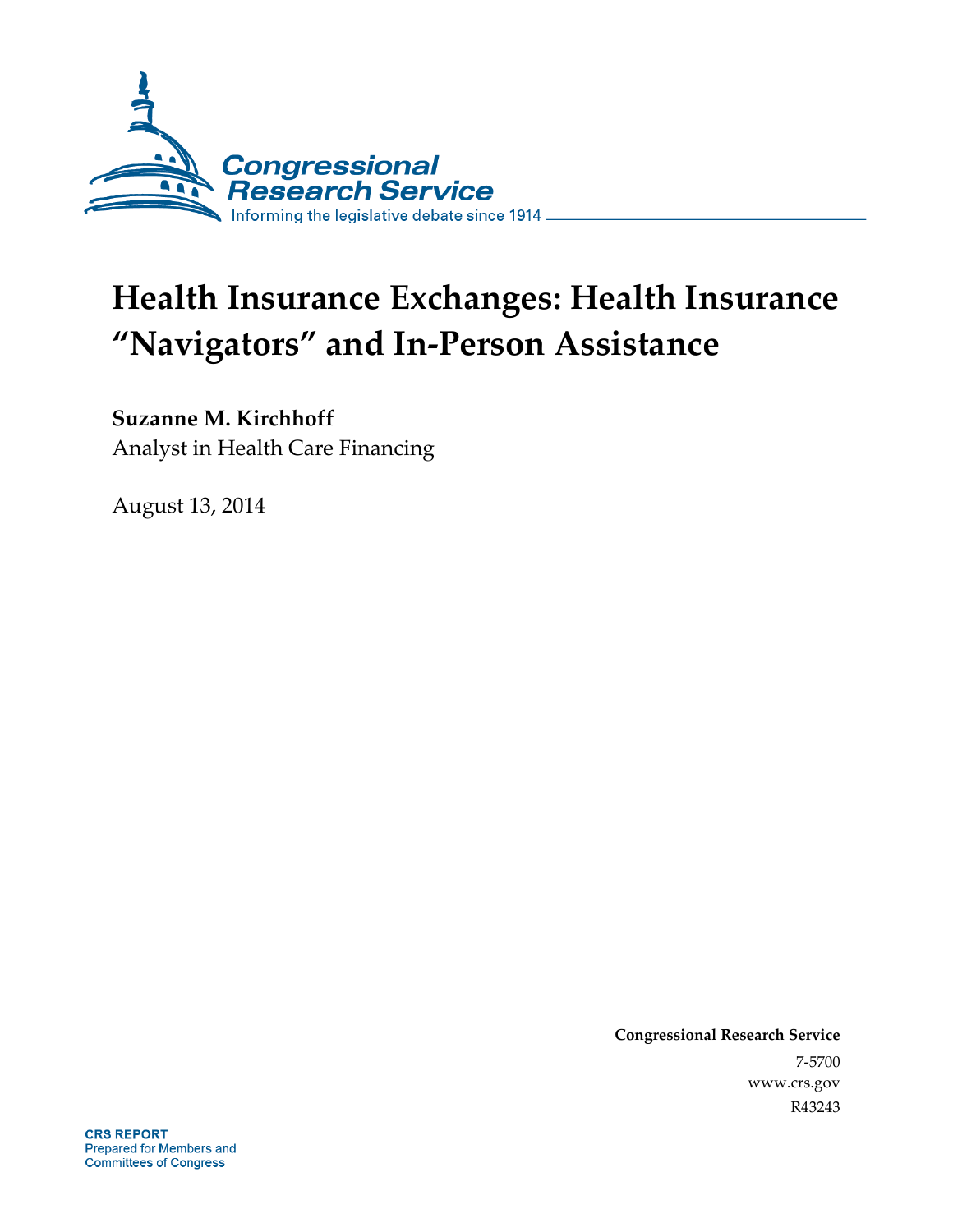## **Summary**

The 2010 Patient Protection and Affordable Care Act (ACA, P.L. 111-148) allows certain individuals and small businesses to buy qualified health insurance through state exchanges. The exchanges are not themselves insurers, but rather are special marketplaces where insurance firms may sell health policies that meet set, federal guidelines. As of July 2014, 14 states and the District of Columbia had secured HHS approval to create and run their own exchanges, 7 to enter into partnership exchanges, 29 to have federally facilitated exchanges, and two to have statebased SHOP/federally facilitated individual exchanges. An estimated 25 million individuals are expected to secure coverage through the exchanges by 2024.

The ACA requires exchanges to perform outreach to help consumers and small businesses make informed decisions about their insurance options, including the operation of "navigator" programs. Navigators carry out public education activities; provide information to prospective enrollees about insurance options and federal assistance; and examine enrollees' eligibility for other federal or state health care programs, such as Medicaid. Navigators may assist consumers in comparing insurance plans, but may not determine their eligibility for subsidies or enroll them in plans—functions that are left to the exchanges. A variety of organizations may become navigators, including labor unions, trade associations, chambers of commerce, and other entities. Navigators may not be health insurers or take compensation from insurers for selling health policies. Navigators must have 20 hours of training on consumer privacy, exchange-based insurance offerings, and other issues. HHS has provided about \$60 million in yearly grants for navigators at federally financed and state partnership exchanges. In addition, HHS has determined that state-based exchanges may use ACA exchange establishment funds to create parallel, inperson, non-navigator assistance programs that perform the same function as navigators. Exchanges must also certify "certified application counselors" to help with outreach and enrollment, though no new ACA funds are available for such programs.

Consumers and small businesses may continue to use insurance brokers and agents, including web-based brokers, to compare and buy coverage, both on and off the exchanges. Brokers and agents are licensed by the states, and are generally paid on a commission basis by insurance companies. While brokers and agents may choose to become navigators, they may not accept compensation from health insurance companies in that role. Consumers may also purchase policies directly from health insurers. Outside non-profit groups and businesses, such as insurers, operate their own separate efforts to educate consumers about the ACA and the process of applying for qualified health plans (QHP) and other programs.

Some lawmakers, agents, and brokers have raised questions about the navigator and other assistance programs. Issues include whether navigators have sufficient training and whether HHS regulations provide sufficiently stringent consumer and privacy safeguards. A number of states have passed legislation to further regulate navigators, including requiring navigators to be licensed and to be liable for financial losses due to their advice. HHS has determined that the ACA gives states authority to set additional standards, so long as they do not prevent implementation of Title I of the law, which includes the exchanges and navigator program. This report describes exchange outreach programs, the role of brokers, agents, and insurers, and issues regarding consumer outreach assistance.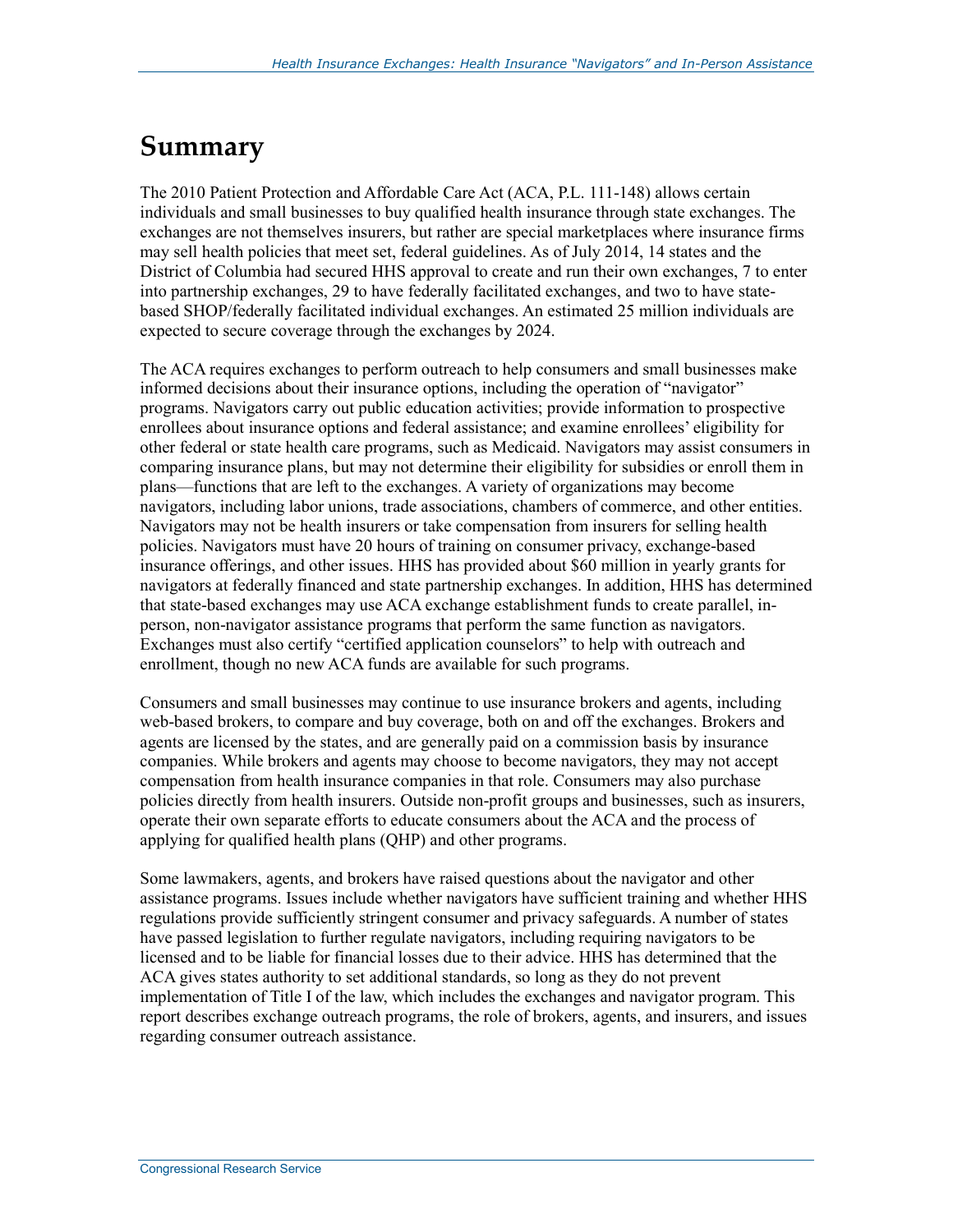## **Contents**

## **Tables**

| Table 2. 2013 Federal Navigator Grants to Top 10 States with Highest Uninsured  17 |  |
|------------------------------------------------------------------------------------|--|

## Appendixes

|--|--|--|

## Contacts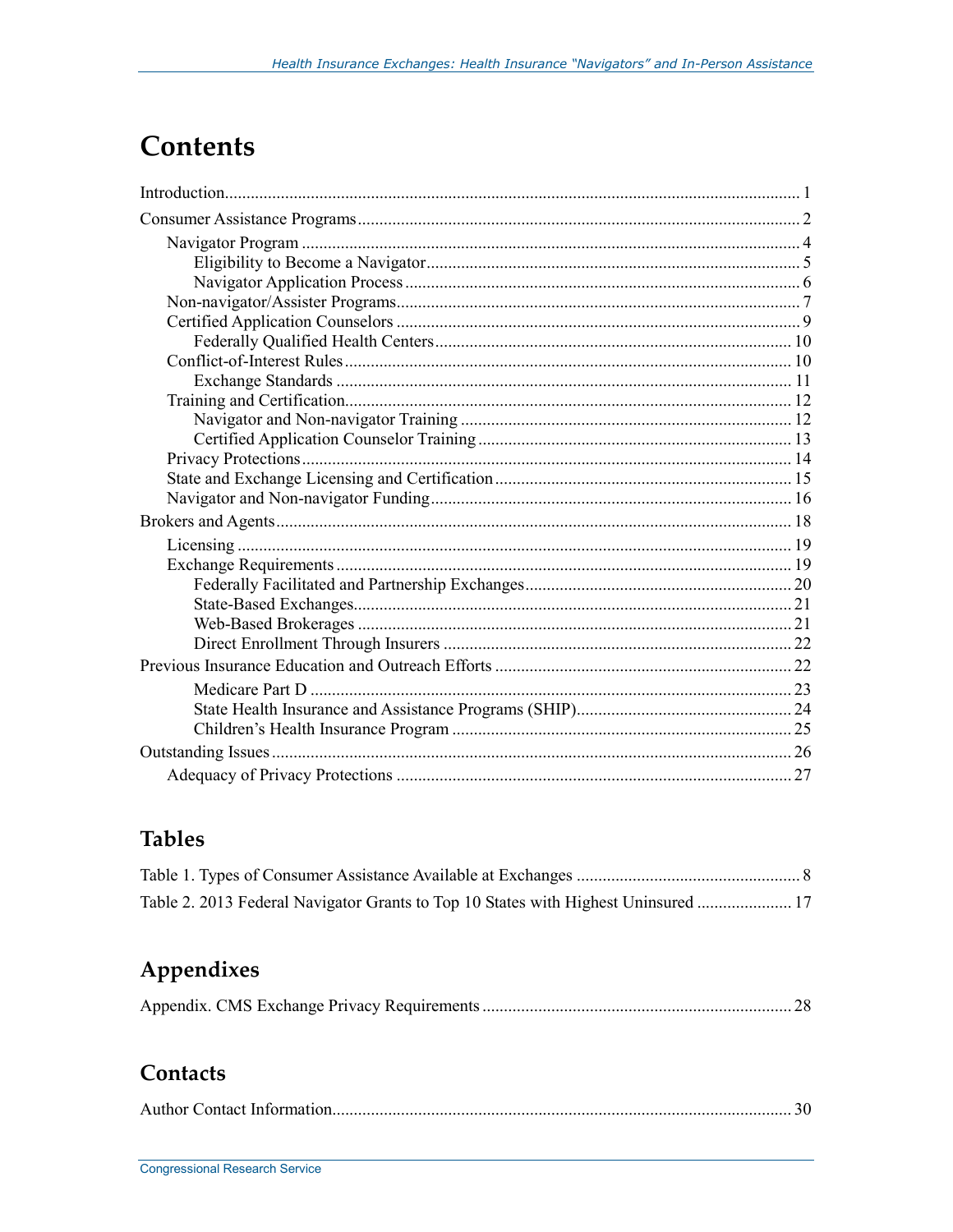## **Introduction**

The 2010 Patient Protection and Affordable Care Act (ACA, P.L. 111-148 as amended) mandated the creation of state health care exchanges for the sale of insurance policies, including certain individual and small-group policies.<sup>1</sup> Under the ACA, a state may set up its own exchange or create an exchange in partnership with the federal government. If a state chooses not to form an exchange, or cannot meet ACA requirements, the Department of Health and Human Services (HHS) will run its exchange. (See text box below, "Glossary of ACA Terms.")

#### **Glossary of ACA Terms**

State-Based Exchange—As exchange set up and run by a state, following ACA guidelines. Can be designed as a nonprofit or governmental entity. Under a state-based exchange, HHS may carry out some functions, such as reinsurance, risk adjustment, and determining eligibility for premium subsidies, and tax credits.

Federally Facilitated Exchange—If a state chooses not to operate its own exchange, or does not have approval to operate its own exchange, the Secretary of HHS is required to establish a federally facilitated exchange in the state. Either states or the federal government may perform some exchange functions such as reinsurance and determining eligibility for federal health care programs.

State Partnership Exchange—A state may enter into a "partnership" with a federally facilitated exchange, combining state-designed and -operated functions with federally designed and operated functions. Partnership exchanges are considered a subset of federally facilitated exchanges, indicating that HHS has authority over partnerships in a federally facilitated exchange. Under this arrangement, states administer and operate plan management and/or consumer assistance activities.

SHOP—Small Business Health Options Program that assists small businesses in enrolling employees in qualified health plans offered in the small-employer market. A SHOP may be part of a larger exchange or a stand-alone exchange run by the state or federal government. The SHOP exchange is responsible for collecting and verifying information from employers and employees, determining eligibility, and facilitating enrollment.

Individual Exchange—Part of a larger exchange or a stand-alone exchange where individuals may shop for qualified health plans, apply for premium subsidies, and enroll in individual health plans. Individuals will also receive assistance in determining whether they qualify for Medicaid or other government programs. May be part of a larger federal or state exchange, or a stand-alone exchange.

State-based SHOP/federally facilitated Individual Exchange—Hybrid system where a state establishes and administers a SHOP exchange and the federal government sets up and runs the individual exchange for the state.

As of July 2014, 14 states and the District of Columbia had secured HHS approval to create their own exchanges, 7 to enter into partnership exchanges, 29 to have federally facilitated exchanges, and 2 to have state-based SHOP/federally facilitated individual exchanges. The exchanges began offering insurance on October 1, 2013. The insurance policies, and the exchanges, were fully operational on January 1,  $2014.<sup>2</sup>$ 

An exchange is not an insurer, but is rather a type of marketplace where private insurance companies may sell qualified health plans  $(QHP)$  that meet certain federal standards.<sup>3</sup> Consumers,

<sup>&</sup>lt;sup>1</sup> CRS Report R43066, *Federal Funding for Health Insurance Exchanges*, by Annie L. Mach and C. Stephen Redhead.

<sup>&</sup>lt;sup>2</sup> Ibid. To qualify to use an exchange, an individual must be a citizen, national, or noncitizen who is lawfully present in the United States; must not be incarcerated, other than pending the disposition of charges; and must meet applicable state residency standards.

<sup>&</sup>lt;sup>3</sup> Qualified health plans must meet ACA guidelines regarding benefits, cost-sharing and other features. Exchanges use a single application to determine eligibility for enrollment in QHPs, for federal assistance and government programs such as Medicaid, and the Children's Health Insurance Program (CHIP).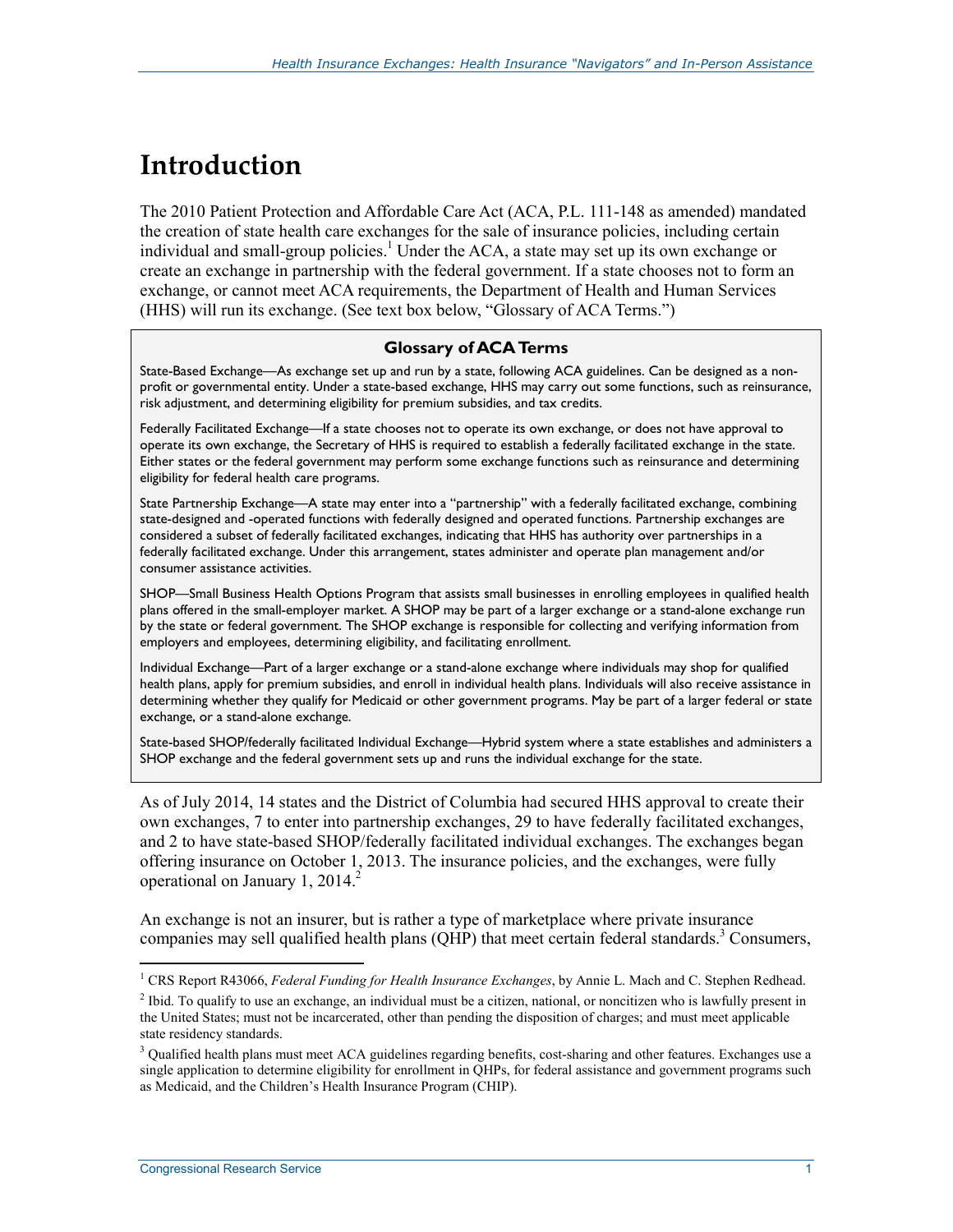businesses, and issuers are not required to use the exchanges to purchase insurance. However, individuals must buy exchange-based coverage to qualify for federal premium tax credits and cost-sharing subsidies.<sup>4</sup> Small businesses that apply for coverage through the exchanges may be eligible for small business tax credits.<sup>5</sup> Consumers may apply for coverage over the phone, online, via mail, or in person in some areas.

The Congressional Budget Office (CBO) projects that 25 million individuals will be enrolled in health insurance through the exchanges in 2024.<sup>6</sup> New enrollees are expected to be poorer, more racially and ethnically diverse, less educated, and less familiar with insurance than those who currently have health insurance coverage.<sup>7</sup> To help these consumers negotiate the enrollment process, the ACA requires exchanges to perform education and outreach functions. Exchanges may use a variety of techniques to reach out to the public including mailings, brochures, social media, corporate partnerships, health fairs, and other public events.

## **Consumer Assistance Programs**

Under the ACA and implementing regulations issued by the HHS Centers for Medicare  $\&$ Medicaid Services (CMS), consumer assistance<sup>8</sup> outreach programs include the following:

<sup>8</sup> Navigator program regulations can be found at 45 C.F.R. Part 155.210; http://www.ecfr.gov/cgi-bin/retrieveECFR? gp=1&SID=8614bcc3938647b1f40def8fc1076542&ty=HTML&h=L&r=PART&n=

45y1.0.1.2.70#45:1.0.1.2.70.3.27.3. Published *Federal Register* proposals and rules include: Department of Health and Human Services, "Patient Protection and Affordable Care Act; Establishment of Exchanges and Qualified Health Plans; Proposed Rule," 45 C.F.R. Parts 144 and 145, July 15, 2011, http://www.gpo.gov/fdsys/pkg/FR-2011-07-15/pdf/ 2011-17610.pdf; Department of Health and Human Services, "Patient Protection and Affordable Care Act; Establishment of Exchanges and Qualified Health Plans; Exchange Standards for Employers; Final Rule and Interim Final Rule," 45 C.F.R. Parts 155, 156, and 157, March 27, 2012, http://www.gpo.gov/fdsys/pkg/FR-2012-03-27/pdf/ 2012-6125.pdf; Centers for Medicare & Medicaid Services, "Patient Protection and Affordable Care Act; Exchange Functions: Standards for Navigators and Non-Navigator Assistance Personnel, Proposed Rule,"45 C.F.R. Part 155, April 5, 2013, https://federalregister.gov/a/2013-07951.pdf; Centers for Medicare & Medicaid Services, "Patient Protection and Affordable Care Act; Program Integrity: Exchange, SHOP, Premium Stabilization Programs, and Market Standards; Proposed Rule," 45 C.F.R. Parts 144, 147, 153, et al., June 19, 2013, http://www.gpo.gov/fdsys/pkg/ FR-2013-06-19/pdf/2013-14540.pdf; Centers for Medicare & Medicaid Services, "Patient Protection and Affordable Care Act; Centers for Medicare  $\&$  Medicaid Services, "Children's Health Insurance Programs, and Exchanges: Essential Health Benefits in Alternative Benefit Plans, Eligibility Notices, Fair Hearing and Appeal Processes for Medicaid and Exchange Eligibility Appeals and Other Provisions Related to Eligibility and Enrollment for Exchanges, Medicaid and CHIP, and Medicaid Premiums and Cost Sharing, Final Rule," 42 C.F.R. Parts 430, 431, 433,et al., 45 C.F.R. Part 155, pp. 42159-42322, July 15, 2013, http://www.gpo.gov/fdsys/pkg/FR-2013-07-15/pdf/2013-16271.pdf; Centers for Medicare & Medicaid Services, "Patient Protection and Affordable Care Act; Exchange Functions: Standards for Navigators and Non-Navigator Assistance Personnel, Consumer Assistance Tools and Programs of an Exchange and Certified Application Counselors, Final Rule,"45 C.F.R. Part 155, July 17, 2013, http://www.gpo.gov/ (continued...)

 4 CRS Report R41137, *Health Insurance Premium Credits in the Patient Protection and Affordable Care Act (ACA)*, by Bernadette Fernandez.

<sup>5</sup> CRS Report R41158, *Summary of Small Business Health Insurance Tax Credit Under the Patient Protection and Affordable Care Act (ACA)*, by Annie L. Mach.

<sup>&</sup>lt;sup>6</sup> Congressional Budget Office, *Updated Estimates of the Effects of the Insurance Coverage Provisions of the Affordable Care Act*, Table 2, April 2014, http://www.cbo.gov/sites/default/files/cbofiles/attachments/45231- ACA\_Estimates.pdf.

<sup>7</sup> Testimony of Gary Cohen, Deputy Administrator and Director, Center for Consumer Information and Insurance Oversight, Centers for Medicare & Medicaid Services, House Committee on Oversight and Government Reform, May 21, 2013, http://oversight.house.gov/wp-content/uploads/2013/05/Cohen-Testimony-Final.pdf, and U.S. Census Bureau, http://www.census.gov/hhes/www/hlthins/data/incpovhlth/2011/Table7.pdf.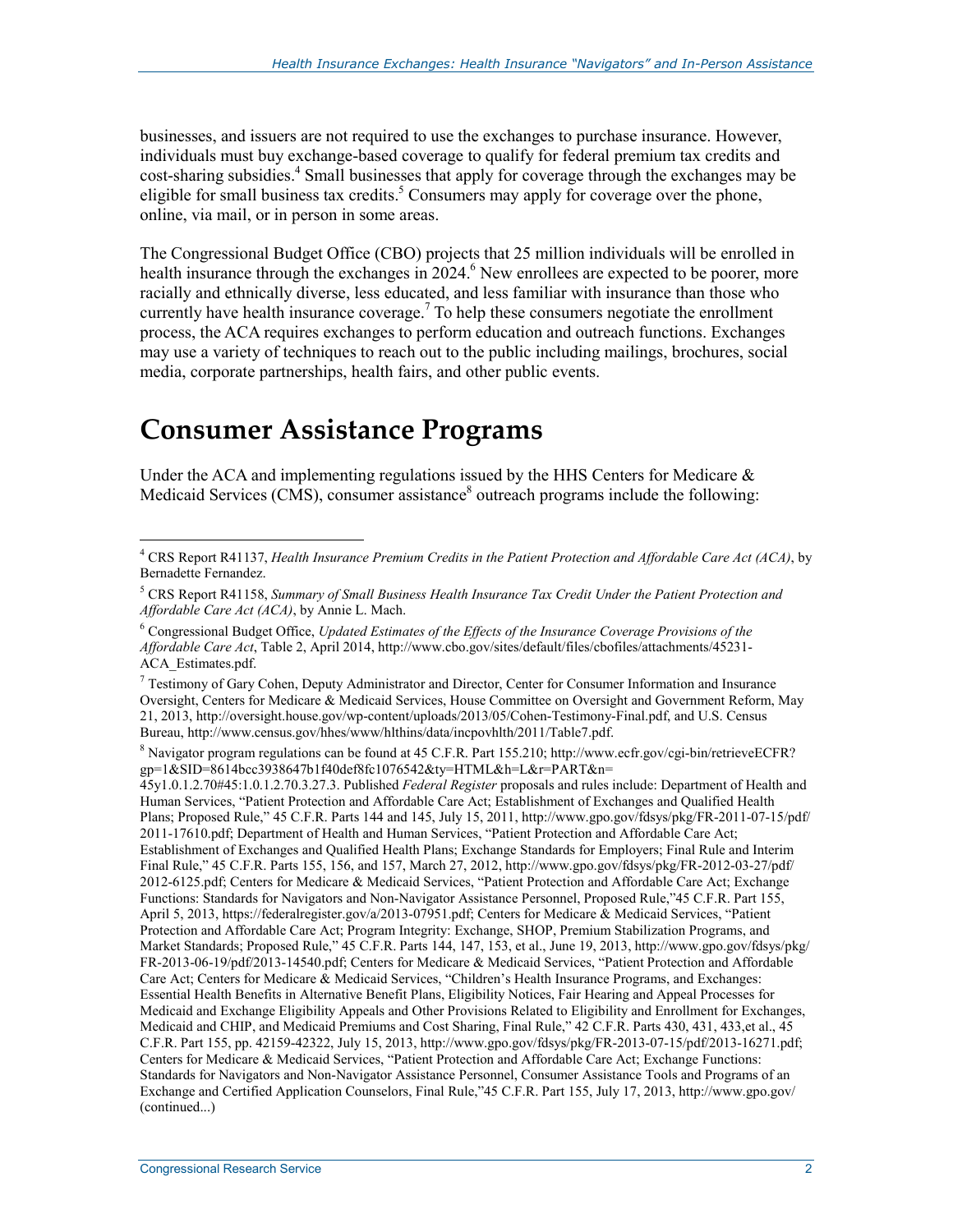- Mandatory navigator programs<sup>9</sup> designed to provide "fair and impartial" information about exchange-based insurance plans, as well as the availability of federal assistance to help defray the cost of insurance and other health programs.
- Non-navigator or "in-person assistance" programs at state-run exchanges and state partnership exchanges.<sup>10</sup> The non-navigators perform generally the same functions as navigators, $11$  or complement the role of navigators by reaching out to underserved populations, but have a separate source of federal funding via exchange establishment grants. Non-navigators are optional at state exchanges, and mandatory at certain partnership exchanges.
- Certified application counselors to help individuals apply for QHP enrollment and possible subsidies.12 Exchanges may designate various organizations or individuals as application counselors or allow outside organizations to certify the counselors. Counselors are mandatory, but their duties are more limited than those of navigators and non-navigators. No new ACA funds were provided for the counselors, though they may be funded through existing state, local, or federal programs.

In addition, consumers and businesses may use insurance brokers and agents, including webbased brokers (where allowed by states), to purchase QHPs.<sup>13</sup> Brokers and agents, licensed by states, are generally paid a commission by insurance companies for selling their policies. Brokers and agents may apply to serve as navigators, but may not accept direct or indirect compensation from health or stop-loss insurers in this role.

Under CMS rules, consumers may also go directly to insurance companies to obtain information about QHPs and other insurance options, and to sign up for such plans.<sup>14</sup>

<sup>(...</sup>continued)

fdsys/pkg/FR-2013-07-17/pdf/2013-17125.pdf; and Centers for Medicare & Medicaid Services, "Patient Protection and Affordable Care Act; Program Integrity: Exchange, SHOP, and Eligibility Appeals; Final Rule," 45 C.F.R. Parts 147, 153, 155. et al., August 30, 2013, http://www.gpo.gov/fdsys/pkg/FR-2013-08-30/pdf/2013-21338.pdf; and Centers for Medicare & Medicaid Services, Patient Protection and Affordable Care Act; Exchange and Insurance Market for 2015 and Beyond; Final Rule," 45 C.F.R. Parts 144, 146, 147, May 27, 2014, http://www.gpo.gov/fdsys/pkg/FR-2014-05-27/ pdf/2014-11657.pdf.

<sup>&</sup>lt;sup>9</sup> ACA, Section 1311.

 $10$  45 C.F.R. 155.205(d) and (e) provide that each Exchange must conduct consumer assistance, outreach, and education activities, including the navigator program. According to CMS, establishing a non-Navigator consumer assistance program pursuant to 155.205(d) and (e) will help ensure that an exchange is reaching as broad a range of consumers as possible. See also Centers for Medicare & Medicaid Services, "Patient Protection and Affordable Care Act; Exchange Functions: Standards for Navigators and Non-Navigator Assistance Personnel, Consumer Assistance Tools and Programs of an Exchange and Certified Application Counselors, Final Rule," 45 C.F.R. Part 155, *Federal Register*, July 17, 2013, http://www.gpo.gov/fdsys/pkg/FR-2013-07-17/pdf/2013-17125.pdf.

<sup>&</sup>lt;sup>11</sup> Centers for Medicare & Medicaid Services, "Helping Consumers Apply & Enroll Through the Marketplace," July 2013, http://www.cms.gov/CCIIO/Resources/Files/Downloads/marketplace-ways-to-help.pdf.

<sup>12 45</sup> C.F.R. 155.225.

<sup>&</sup>lt;sup>13</sup> 45 C.F.R. 155.220. See also Department of Health and Human Services, Center for Consumer Information and Insurance Oversight, "Role of Agents, Brokers, and Web-Brokers in Health Insurance Marketplaces," May 1, 2013, http://www.healthreformgps.org/wp-content/uploads/agent-broker-5-2.pdf.

<sup>&</sup>lt;sup>14</sup> Centers for Medicare & Medicaid Services, "Patient Protection and Affordable Care Act; Program Integrity: Exchange, SHOP, and Eligibility Appeals; Final Rule,", 45 C.F.R. Parts 147, 153, 155. et al., *Federal Register*, August 30, 2013, http://www.gpo.gov/fdsys/pkg/FR-2013-08-30/pdf/2013-21338.pdf.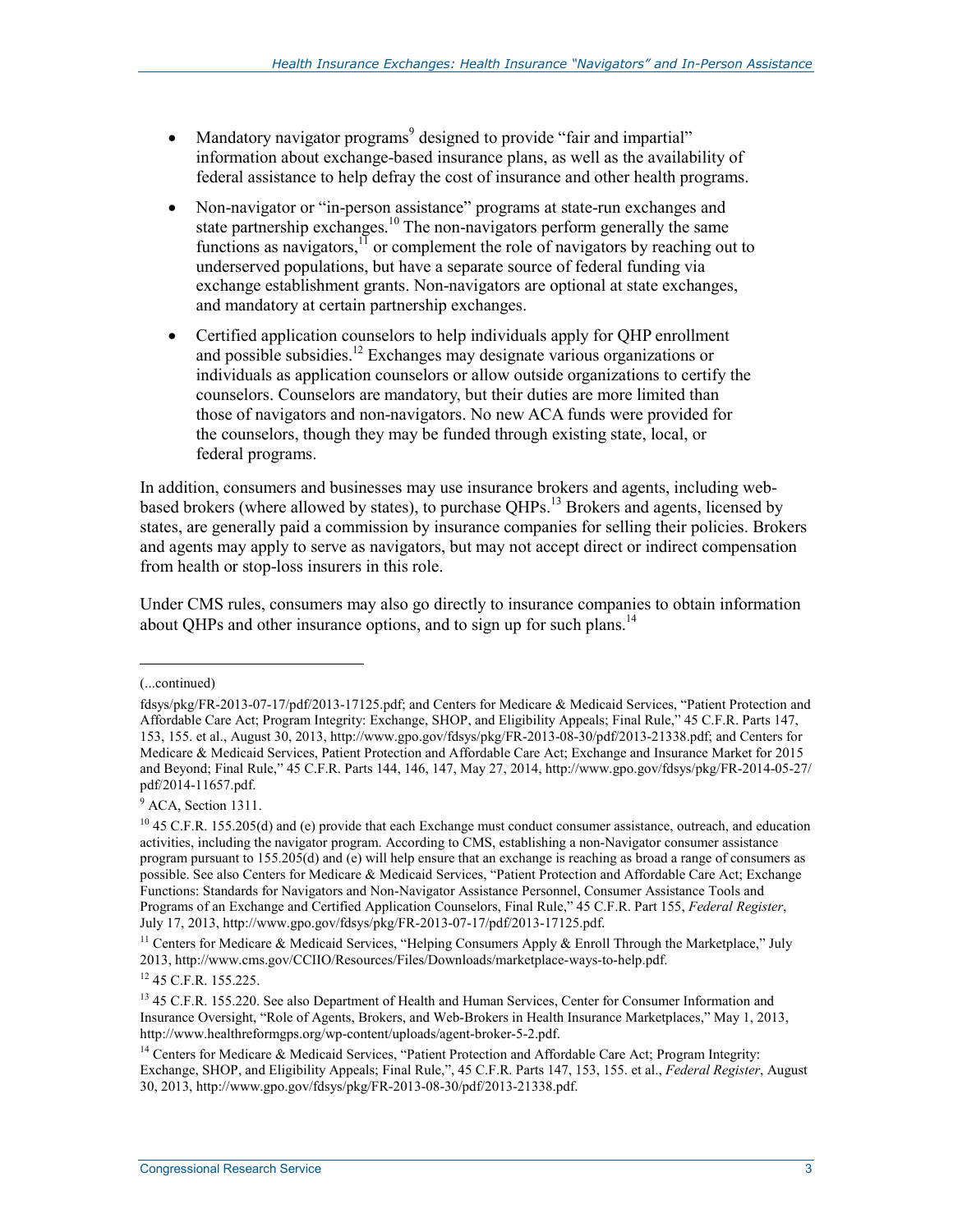Some lawmakers, as well as brokers and agents, have questioned whether CMS regulations impose sufficient training and consumer safeguards for the navigator, non-navigator, and consumer assistance programs. A number of states have passed legislation to require navigators to have additional training and licensing, or to undergo background checks.<sup>15</sup> The ACA gives states flexibility to certify or license navigators, but state actions may not prevent the implementation of Title I of the ACA, which authorizes the exchanges. CMS has interpreted the law to mean that states may not require all navigators, for example, to be licensed as insurance agents or brokers.<sup>16</sup> (See "State and Exchange Licensing and Certification.") This report outlines federal and state oversight of navigators, the role of brokers and agents, and previous education and outreach efforts for federal health care programs.

### **Navigator Program**

The navigator program is described in Section 1311(i) of the ACA. Exchanges are required to have navigators who will perform duties that include

- conducting public education activities to raise awareness of the availability of QHPs;
- distributing fair and impartial information concerning enrollment in QHPs, and the availability of premium tax credits and cost-sharing assistance;
- facilitating enrollment in QHPs;
- referring any enrollee with a grievance, complaint, or question regarding a health plan to an applicable office of health insurance consumer assistance, a health insurance ombudsman, or any other appropriate state agency or agencies; and
- providing information that is culturally and linguistically appropriate to the population being served by the exchange.

The ACA directed the Secretary of HHS (Secretary) to establish standards for the navigator program, in collaboration with states. The Secretary is to ensure that navigators are qualified and licensed, if appropriate, and to set standards to avoid conflicts of interest in the program.

CMS regulations to implement the ACA specify that navigators may offer consumers assistance in comparing and analyzing insurance options, but may not tell applicants which health plan to select. In addition, exchanges, rather than navigators, formally determine whether an applicant is eligible for tax credits and other assistance to defray the cost of health coverage. Exchanges also formally enroll applicants into OHPs, with some exceptions.<sup>17</sup>

<sup>&</sup>lt;u>.</u> <sup>15</sup> *Associated Press*, "Missouri Governor Vetoes Health Navigator Limits," July 8, 2014, http://www.modernhealthcare.com/article/20140708/INFO/307089976.

<sup>&</sup>lt;sup>16</sup> Centers for Medicare & Medicaid Services, "Patient Protection and Affordable Care Act; Exchange Functions: Standards for Navigators and Non-Navigator Assistance Personnel, Consumer Assistance Tools and Programs of an Exchange and Certified Application Counselors, Final Rule," 45 C.F.R. Part 155, *Federal Register*, p. 42831, July 17, 2013, http://www.gpo.gov/fdsys/pkg/FR-2013-07-17/pdf/2013-17125.pdf; and Centers for Medicare & Medicaid Services, Patient Protection and Affordable Care Act; Exchange and Insurance Market for 2015 and Beyond; Final Rule," 45 C.F.R. Parts 144, 146, 147, *Federal Register*, May 27, 2014, http://www.gpo.gov/fdsys/pkg/FR-2014-05-27/ pdf/2014-11657.pdf.

<sup>&</sup>lt;sup>17</sup> Centers for Medicare & Medicaid Services, "Patient Protection and Affordable Care Act; Exchange Functions: Standards for Navigators and Non-Navigator Assistance Personnel," 45 C.F.R. Part 155, *Federal Register*, p. 20583, (continued...)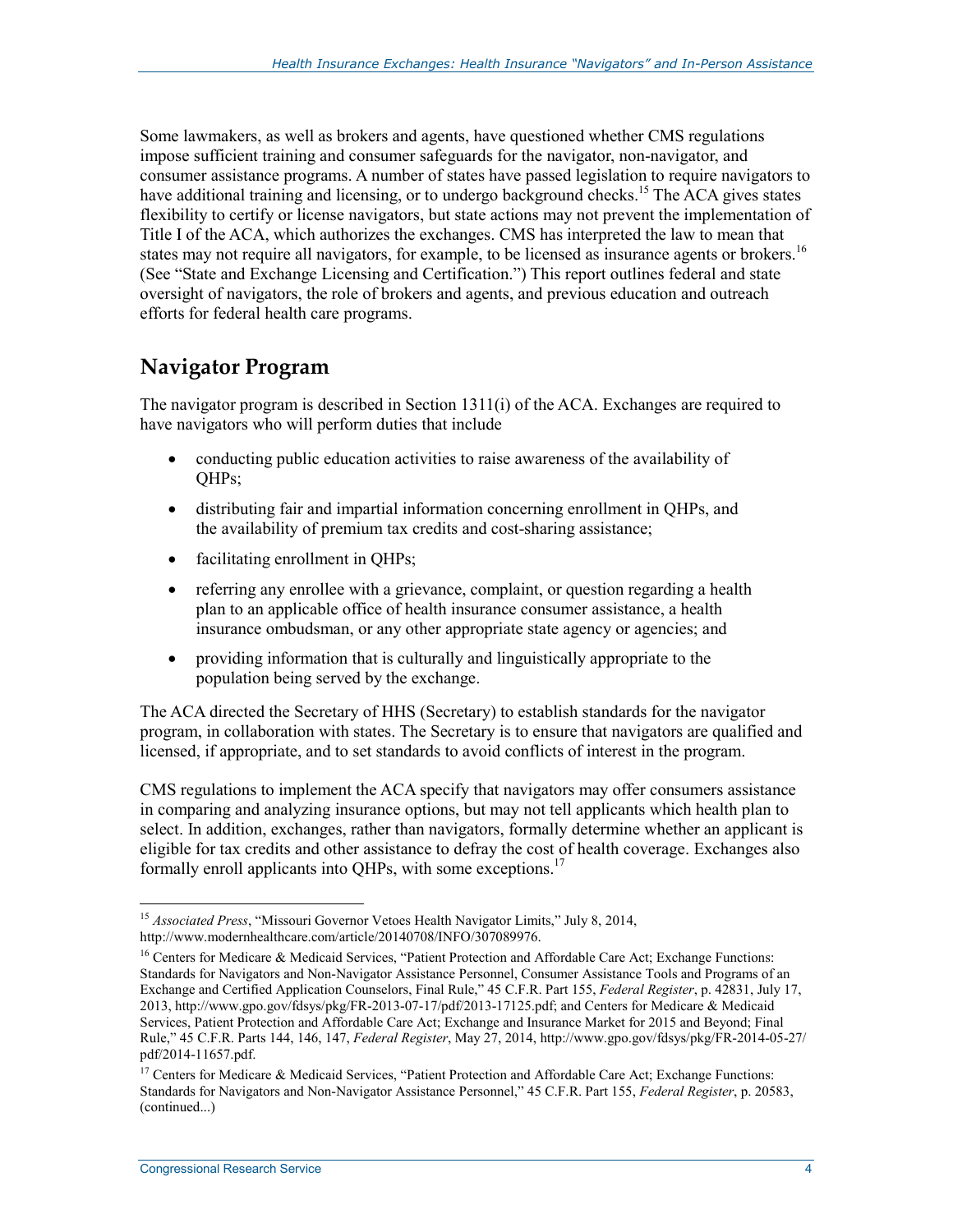### **Eligibility to Become a Navigator**

The ACA includes a list of organizations and individuals eligible to become navigators, including trade, industry, and professional associations; commercial fishing industry organizations; ranching and farming organizations; community and consumer-focused non-profit groups; chambers of commerce; unions; small business development centers; and licensed insurance agents and brokers.<sup>18</sup> The list is illustrative rather than definitive, and other organizations may apply for navigator status. At least one navigator for each exchange must be from a community, non-profit organization.<sup>19</sup>

Under the ACA, a navigator may not be a health insurer or receive direct or indirect consideration from a health insurer in connection with enrolling individuals or employees in QHPs or non-QHPs.20 CMS regulations further bar individuals or organizations from serving as navigators if they are issuers of stop loss insurance and their subsidiaries; associations that include members of or that lobby for the insurance industry; or entities that receive direct or indirect consideration from a health insurance or stop loss insurance issuer in connection with enrolling individuals or workers in a QHP or non-QHP.<sup>21</sup> Stop loss insurance is a type of insurance that takes effect after a company or issuer has paid out a certain level of health care claims. Entities that self-insure (finance their own health insurance plans) often use stop-loss coverage to limit their expenses.22

Insurance brokers and agents may apply to become navigators, but under CMS rules they may not accept compensation from health or stop loss insurers in this role. (See "Brokers and Agents.") However, a health care provider is not barred from becoming a navigator solely because it receives payment from a health insurance issuer for providing services.<sup>23</sup>

<sup>(...</sup>continued)

April 5, 2013, https://federalregister.gov/a/2013-07951. The exchanges verify information regarding citizenship or immigration status, residency, income, and other factors affecting enrollee eligibility. In certain cases agents and insurance firms may enroll individuals "as through an exchange."

<sup>18</sup> ACA, Section 1311, http://www.gpo.gov/fdsys/pkg/BILLS-111hr3590enr/pdf/BILLS-111hr3590enr.pdf.

<sup>&</sup>lt;sup>19</sup> 45 C.F.R. 155.210(c)(2). See Department of Health and Human Services, "Patient Protection and Affordable Care Act; Establishment of Exchanges and Qualified Health Plans; Exchange Standards for Employers; Final Rule and Interim Final Rule," 45 C.F.R. Parts 155, 156, and 157, *Federal Register*, March 27, 2012, p. 18332, http://www.gpo.gov/fdsys/pkg/FR-2012-03-27/pdf/2012-6125.pdf.

<sup>&</sup>lt;sup>20</sup> 45 C.F.R. 155.215. See Centers for Medicare & Medicaid Services, "Patient Protection and Affordable Care Act; Exchange Functions: Standards for Navigators and Non-Navigator Assistance Personnel, Consumer Assistance Tools and Programs of an Exchange and Certified Application Counselors, Final Rule," 45 C.F.R. Part 155, *Federal Register*, pp. 42831-42833, July 17, 2013, http://www.gpo.gov/fdsys/pkg/FR-2013-07-17/pdf/2013-17125.pdf. Consideration is defined to include any monetary or nonmonetary commission, kick-back, salary, hourly wage or payment made directly or indirectly to the entity or individual from an insurance company. Examples could include free travel, gifts or other items for steering consumers to a particular health plan.

<sup>&</sup>lt;sup>21</sup> Centers for Medicare & Medicaid Services, "Patient Protection and Affordable Care Act; Exchange Functions: Standards for Navigators and Non-Navigator Assistance Personnel, Consumer Assistance Tools and Programs of an Exchange and Certified Application Counselors, Final Rule," 45 C.F.R. Part 155, *Federal Register*, July 17, 2013, pp. 42831-42833, http://www.gpo.gov/fdsys/pkg/FR-2013-07-17/pdf/2013-17125.pdf.

 $^{22}$  Ibid. The rules bar an issuer of stop-loss insurance, a subsidiary of a stop-loss company, or an individual or entity that receives direct or indirect consideration from a stop-loss insurer for enrolling people in health insurance plans. CMS says that a navigator should not have a personal interest in whether a small employer chooses to self-insure its employees, or chooses to enroll in fully funded insurance coverage inside or outside an exchange.

<sup>&</sup>lt;sup>23</sup> Centers for Medicare & Medicaid Services, Patient Protection and Affordable Care Act; Exchange and Insurance Market for 2015 and Beyond; Final Rule," 45 C.F.R. Parts 144, 146, 147, *Federal Register*, May 27, 2014, http://www.gpo.gov/fdsys/pkg/FR-2014-05-27/pdf/2014-11657.pdf; and 45 C.F.R. 155.210(d)(4). The rules also apply (continued...)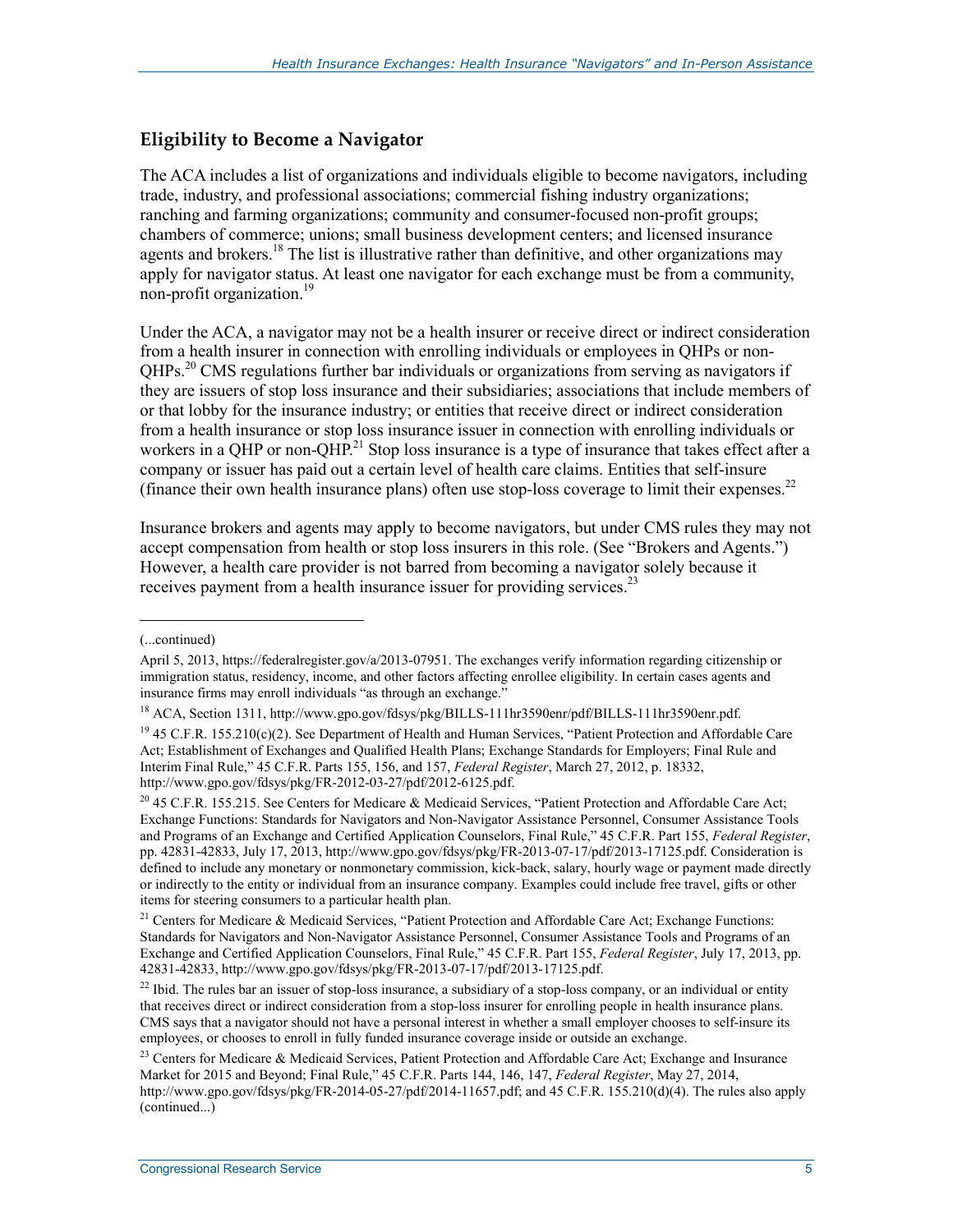In instances when a state operates a SHOP exchange, but that state's individual exchange is run by the federal government, CMS will allow two separate navigator programs. Such states will have a federal navigator program for the individual exchange, and a state navigator program for the SHOP. SHOP navigators could fulfill their obligation to facilitate enrollment, and refer consumers with complaints or questions to applicable government offices, by referring small businesses to agents and brokers for this type of assistance, so long as applicable state law permits agents and brokers to carry out these functions.<sup>24</sup>

Navigators must maintain a physical presence in their exchange service area. Navigators working for federally facilitated exchanges are not required to have their principal place of business in the exchange service area, however.<sup>25</sup>

### **Navigator Application Process**

CMS in April 2013 released its initial cooperative agreement funding application<sup>26</sup> for individuals and organizations seeking to become navigators at federally facilitated and partnership exchanges. On August 15, 2013, CMS awarded \$67 million in 12-month grants to 105 navigator organizations.<sup>27</sup> The grants expire in August 2014. (See "Navigator and Non-navigator Funding.") In June 2014, CMS released a funding application for \$60 million in new 12-month grants for navigators in federally facilitated and state partnership exchanges. The grants are to be awarded, and take effect, in September 2014.<sup>28</sup>

Organizations and individuals that apply for the navigator program are required to submit certain information to CMS, including<sup>29</sup>

• a plan for carrying out outreach and education activities specified in the ACA and in CMS regulations;

1

<sup>26</sup> Centers for Medicare & Medicaid Services, Navigator Funding Application, "PPHF–2013–Cooperative Agreement to Support Navigators in Federally-facilitated and State Partnership Exchanges," April 9, 2013, http://apply07.grants.gov/apply/opportunities/instructions/oppCA-NAV-13-001-cfda93.750-cidCA-NAV-13-001-

<sup>28</sup> Centers for Medicare & Medicaid Services, "CMS Announces Opportunity to Apply for Navigator Grants in

Federally-facilitated and State Partnership Marketplaces," June 10, 2014, http://www.cms.gov/Newsroom/

MediaReleaseDatabase/Press-releases/2014-Press-releases-items/2014-06-10.html; and

<sup>(...</sup>continued)

to non-navigators and certified application counselors.

<sup>&</sup>lt;sup>24</sup> Centers for Medicare & Medicaid Services, "Patient Protection and Affordable Care Act; Program Integrity: Exchange, SHOP, and Eligibility Appeals; Final Rule," 45 C.F.R. Parts 147, 153, 155. et al., *Federal Register*, August 30, 2013, p. 54117, http://www.gpo.gov/fdsys/pkg/FR-2013-08-30/pdf/2013-21338.pdf; and 45 C.F.R. 155.705(d).

<sup>&</sup>lt;sup>25</sup> Centers for Medicare & Medicaid Services, "Patient Protection and Affordable Care Act; Exchange and Insurance Market for 2015 and Beyond; Final Rule," 45 C.F.R. Parts 144, 146, 147, *Federal Register*, May 27, 2014, http://www.gpo.gov/fdsys/pkg/FR-2014-05-27/pdf/2014-11657.pdf. See also 45 C.F.R. 155.210(e)(7).

<sup>017645-</sup>instructions.pdf.

<sup>&</sup>lt;sup>27</sup> Centers for Medicare & Medicaid Services, "New Resources Available to Help Consumers Navigate the Health Insurance Marketplace," August 15, 2013, http://www.cms.gov/Newsroom/MediaReleaseDatabase/Press-Releases/ 2013-Press-Releases-Items/2013-08-15.html.

Centers for Medicare &Medicaid Services, Center for Consumer Information and Insurance Oversight, "Cooperative Agreement to Support Navigators in Federally-facilitated and State Partnership Marketplaces," June 10, 2014.<br><sup>29</sup> Ibid.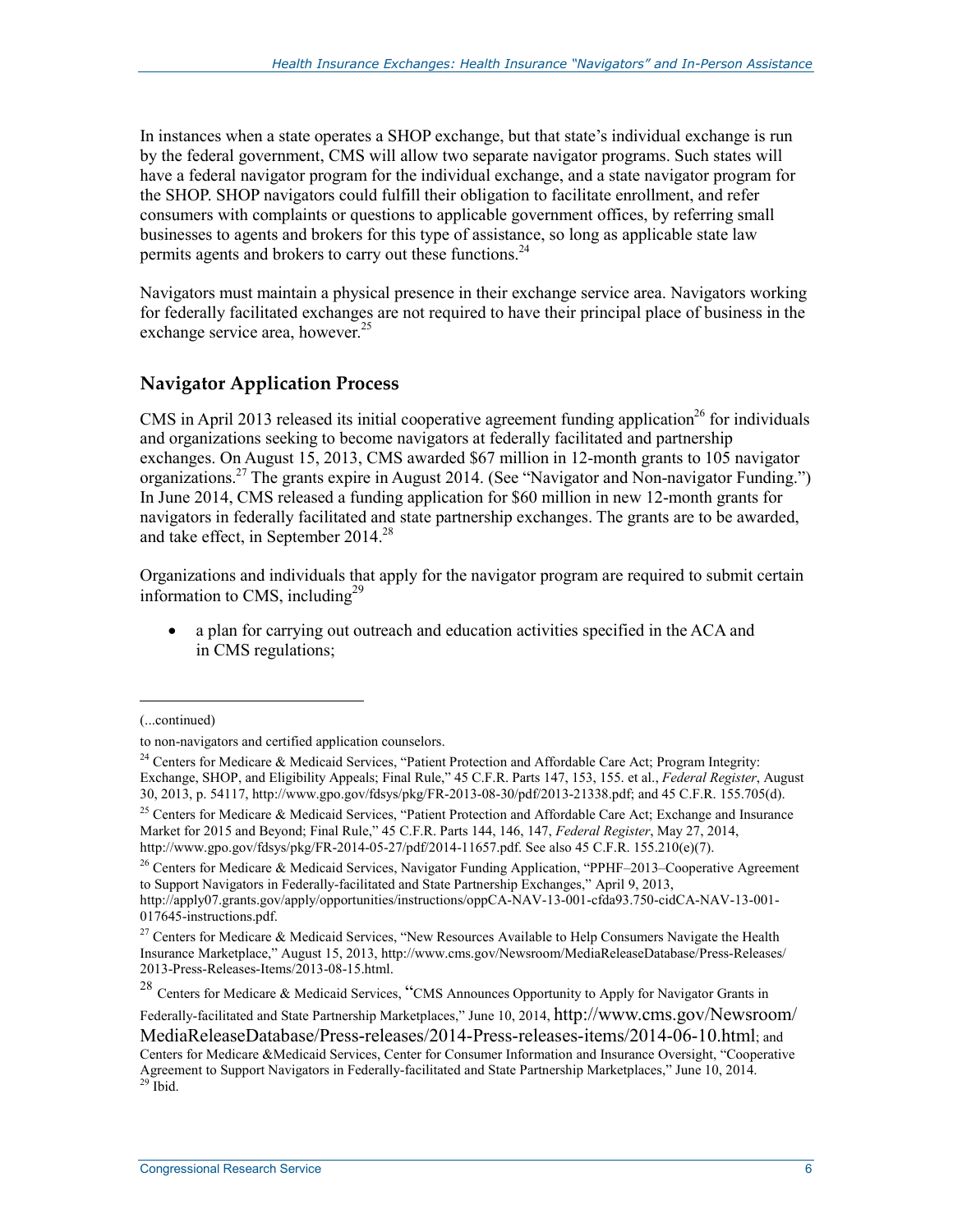- a description of existing relationships with employers and employees, consumers (including uninsured and underinsured consumers), or self-employed individuals likely to be eligible to enroll in a qualified health plan; or a description of how such relationships could be readily established;
- a statement attesting that the applicant is not ineligible for the program due to a financial or other relationship with health insurers;
- a plan to perform the statutory and regulatory duties of a navigator for the entire length of the agreement;
- an attestation that staff and volunteers will remain free of conflicts of interest while acting as a navigator;
- a plan to ensure that staff and volunteers complete all required training; and
- a plan to comply with data privacy and security standards.

Navigator applications are evaluated on criteria that include the scope of their planned activities; their planned budget; their background and experience; and their expertise in health issues, outreach, and working with underserved and vulnerable populations. Navigators must provide weekly, monthly, quarterly and final reports on their work, and comply with CMS evaluations. While navigator organizations are not required to perform background checks on their staff, navigator applications that do have a plan for background checks may receive a higher score on their grant application. $30$ 

### **Non-navigator/Assister Programs**

CMS allows, but does not require, state-based exchanges to establish non-navigator or assister programs that perform the same basic functions as navigators.<sup>31</sup> States that have entered into consumer partnership exchanges $32$  are required as a condition of the partnership to create nonnavigator programs, in addition to their navigator programs. State-based exchanges, and states in consumer partnership exchanges, may use ACA Section 1311 exchange establishment grants for non-navigator programs during their first year of operation.<sup>33</sup> The ACA prohibits exchanges from

<sup>&</sup>lt;sup>30</sup> Centers for Medicare &Medicaid Services, Center for Consumer Information and Insurance Oversight, "Cooperative Agreement to Support Navigators in Federally-facilitated and State Partnership Marketplaces," June 10, 2014, p. 28.

 $31$  For a discussion of non-navigator programs see Centers for Medicare & Medicaid Services, "Patient Protection and Affordable Care Act; Exchange Functions: Standards for Navigators and Non-Navigator Assistance Personnel, Proposed Rule," 45 C.F.R. Part 155, *Federal Register*, April 5, 2013, p. 20583, https://federalregister.gov/a/2013- 07951.pdf; and Centers for Medicare & Medicaid Services, "Patient Protection and Affordable Care Act; Exchange Functions: Standards for Navigators and Non-Navigator Assistance Personnel, Consumer Assistance Tools and Programs of an Exchange and Certified Application Counselors, Final Rule," 45 C.F.R. Part 155, *Federal Register*, July 17, 2013, p. 42825, http://www.gpo.gov/fdsys/pkg/FR-2013-07-17/pdf/2013-17125.pdf.

<sup>&</sup>lt;sup>32</sup> Ibid. In a consumer partnership exchange, a state is responsible for the day-to-day management of the exchange navigators and the development and management of a separate in-person assistance program, and can choose to be responsible for outreach and educational activities. HHS will operate the exchange call center and website and be responsible for the funding and award of navigator grants. Centers for Medicare & Medicaid Services, "Guidance on State Partnership Exchange," January 3, 2013, http://www.cms.gov/CCIIO/Resources/Fact-Sheets-and-FAQs/ Downloads/partnership-guidance-01-03-2013.pdf. A partnership exchange is a second type of partnership. In this type of exchange, states assume primary plan management responsibility.

 $33$  Centers for Medicare & Medicaid Services, "Patient Protection and Affordable Care Act; Exchange Functions: Standards for Navigators and Non-Navigator Assistance Personnel, Consumer Assistance Tools and Programs of an (continued...)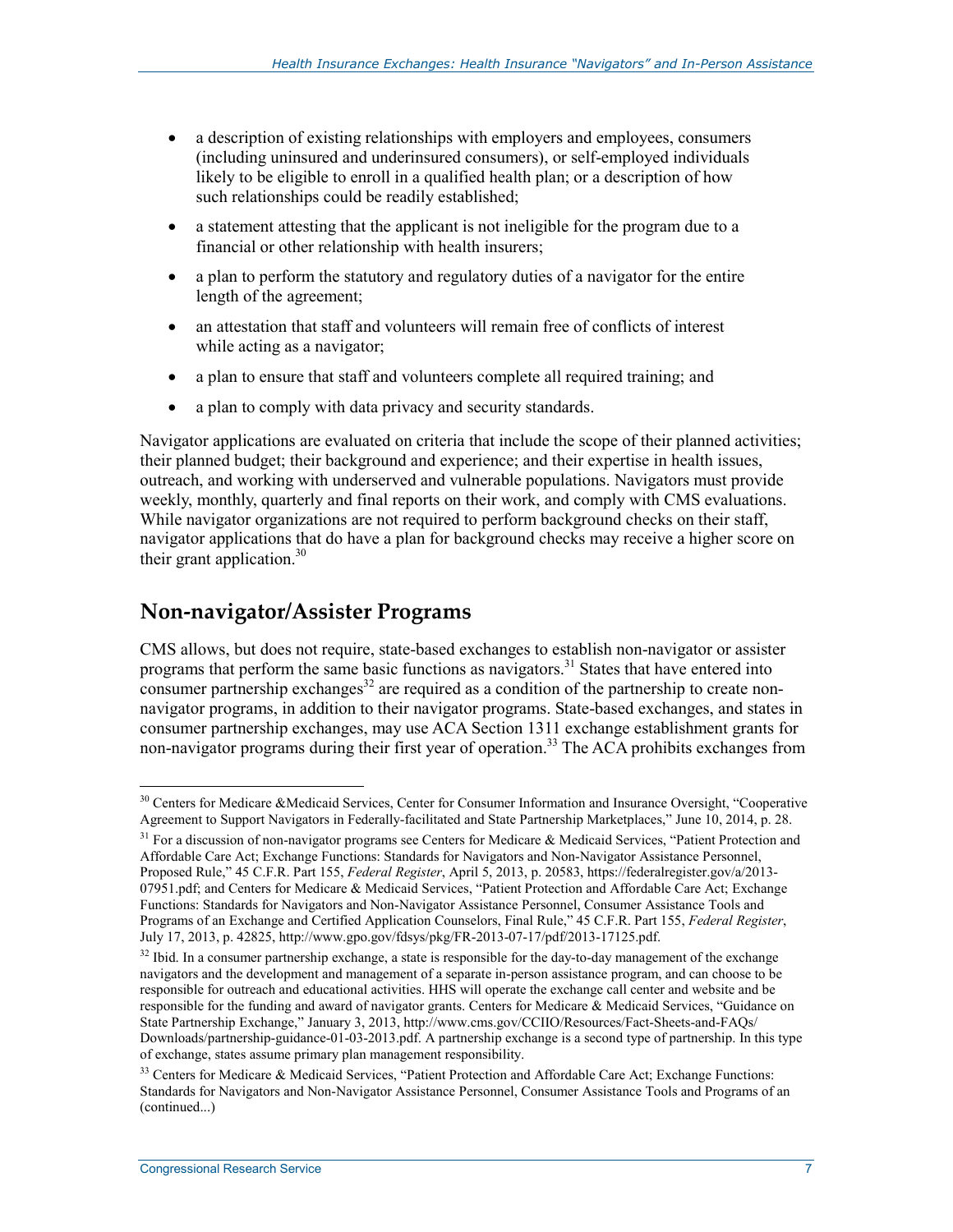using Section 1311 exchange establishment grants for regular navigator programs, with some limited exceptions.

|                                                                | Location                                                                              | <b>Funding</b>                                                        |
|----------------------------------------------------------------|---------------------------------------------------------------------------------------|-----------------------------------------------------------------------|
| <b>Navigators</b>                                              | All exchanges.                                                                        | Funded through state and federal grant<br>programs.                   |
| <b>In-Person</b><br><b>Assisters/Non-</b><br><b>Navigators</b> | Optional for state-based exchange,<br>Mandatory for consumer partnership<br>exchange. | Funded through separate ACA grants or by<br>states.                   |
| <b>Certified Application</b><br><b>Counselors</b>              | All exchanges.                                                                        | May be funded through existing state,<br>federal, and other programs. |
| <b>Agents and Brokers</b>                                      | All exchanges, if allowed by states.                                                  | Compensated by insurers.                                              |

**Table 1. Types of Consumer Assistance Available at Exchanges** 

**Source:** Centers for Medicare & Medicaid Services.

**Notes:** Agents and brokers may serve as navigators if they agree not to take any compensation from health insurers for insurance sales and also meet other standards.

CMS created the non-navigator program to address the possibility that some exchanges might not have sufficient money for education and outreach during their early months of operation. Statebased exchanges can use non-navigators to fill in any gaps in their navigator programs, and provide a full range of services during their first year.<sup>34</sup> Possible funding for following years is not clear. The ACA requires that each exchange be self-sustaining, beginning January 1, 2015. The ACA provides that an exchange may charge an assessment or user fee to participating issuers, but also allows an exchange to find other ways to generate funds to sustain its operations, which include continuing education and outreach activities. $35$ 

Like navigators, non-navigators may not be issuers of health insurance and their subsidiaries, including stop-loss insurance; associations that include members of or that lobby for the insurance industry; or entities that receive direct or indirect consideration from a health insurance or stop-loss insurance issuer in connection with enrolling individuals or workers in a QHP or non-QHP. Non-navigator programs at consumer partnership exchanges, and state-based exchanges funded through ACA exchange grants, are subject to the same training and conflict-of-interest restrictions as navigators.<sup>36</sup> State-based exchanges that create non-navigator programs with their own money, rather than with exchange establishment funds, are encouraged, but not required, to use CMS navigator standards. Non-navigators in federally funded exchanges and state exchanges must maintain a physical presence in the exchange areas. Non-navigators in federally funded exchanges do not have to have their principal place of business in the exchange area.<sup>37</sup>

1

 $37,45$  C.F.R. 155.215(h).

<sup>(...</sup>continued)

Exchange and Certified Application Counselors, Final Rule," 45 C.F.R. Part 155, *Federal Register*, p. 42825, July 17, 2013, http://www.gpo.gov/fdsys/pkg/FR-2013-07-17/pdf/2013-17125.pdf.

 $34$  A state-run exchange may set up or continue to operate a non-navigator program from its own funds after its first year of operation to supplement its fully funded navigator program.

<sup>35</sup> CRS Report R43066, *Federal Funding for Health Insurance Exchanges*, by Annie L. Mach and C. Stephen Redhead.

<sup>36 45</sup> C.F.R. 155.215. See also Centers for Medicare & Medicaid Services, "Patient Protection and Affordable Care Act; Exchange Functions: Standards for Navigators and Non-Navigator Assistance Personnel, Consumer Assistance Tools and Programs of an Exchange and Certified Application Counselors, Final Rule," 45 C.F.R. Part 155, *Federal Register*, July 17, 2013, http://www.gpo.gov/fdsys/pkg/FR-2013-07-17/pdf/2013-17125.pdf. Non-navigator programs are also called in-person assistance programs.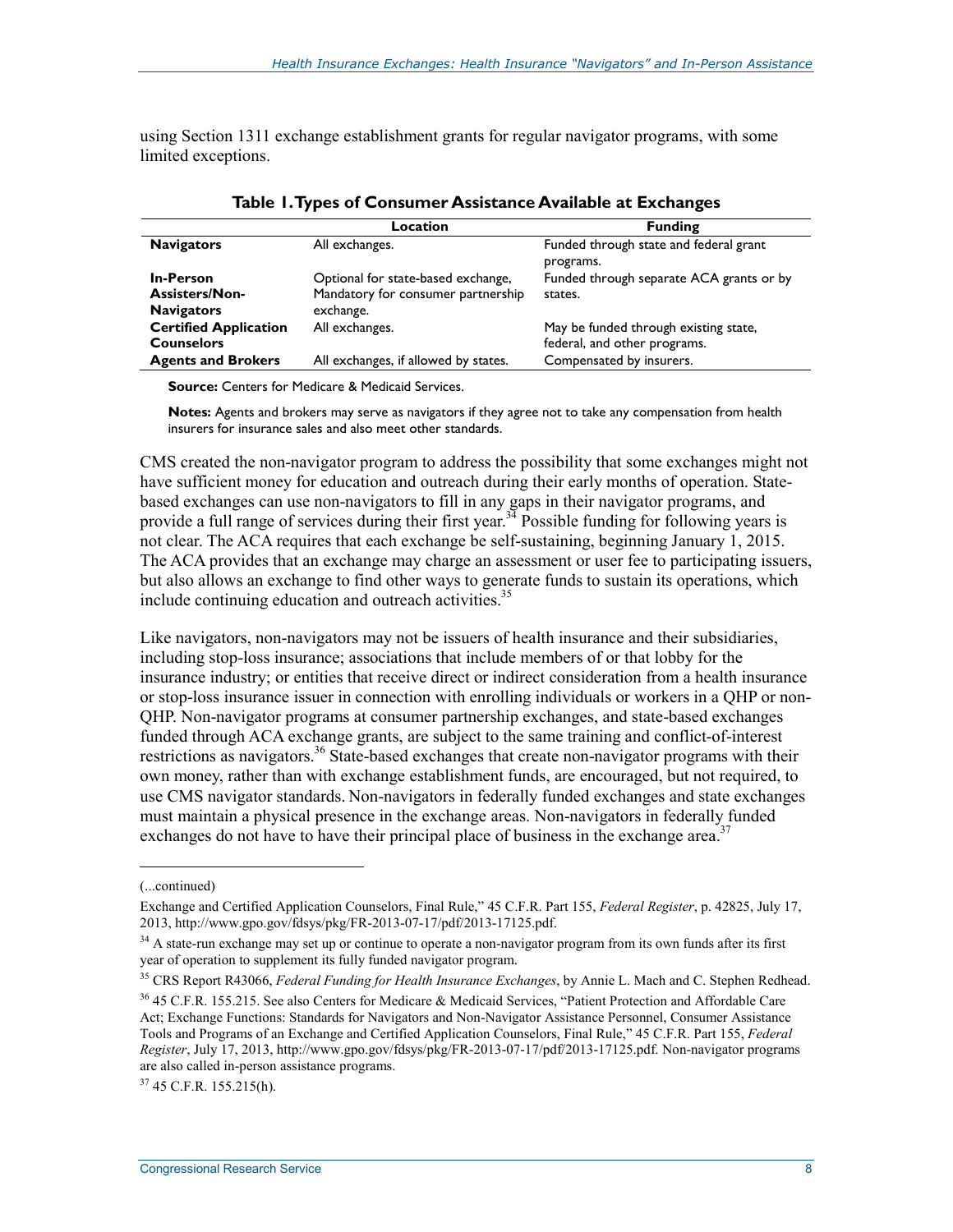State-run exchanges have some flexibility in defining the roles of in-person assistance or nonnavigator personnel and determining how their duties mesh with those of the navigators. For example, states can require non-navigators to target different demographic groups or perform different functions than navigators.<sup>38</sup>

## **Certified Application Counselors**

CMS regulations require state exchanges to have certified application counselor programs to help facilitate enrollment in QHPs.<sup>39</sup> There is no new federal funding for the counselors, though statebased exchanges may use Section 1311 establishment funds for counselor training.<sup>40</sup> Exchanges are not prohibited from using existing private, state, or federal programs to fund the counselors.

Federally facilitated exchanges may designate organizations to certify their staff or volunteers to perform as certified application counselors. Exchanges must focus on organizations that already have systems in place for protecting personally sensitive data, such as state Medicaid and CHIP agencies, hospitals and other health care providers, or social service agencies.<sup>41</sup> State-based marketplaces may designate outside organizations to certify staff and volunteers as application counselors, or may directly certify application counselors.<sup>42</sup>

Like navigators and non-navigators, certified application counselors are to provide information regarding the full range of QHPs offered at an exchange and health insurance affordability programs. The counselors must work "in the best interest" of enrollees when helping individuals and employees apply for QHPs and other coverage.<sup>43</sup> Counselors must go through exchangeapproved training and comply with data security and privacy standards and applicable state and federal laws.44 They may work through an exchange or navigators and non-navigators to provide appropriate services to people with disabilities or to address complaints, grievances, and other questions.<sup>45</sup> Certified application counselors must be recertified on at least an annual basis and

 $40$  Ibid.

1

43 45 C.F.R. Part 155.225 (c).

 $44$  Ibid.

<sup>&</sup>lt;sup>38</sup> Kaiser Family Foundation, "Navigator and In-Person Assistance Programs: A Snapshot of State Programs," April 2013, http://kaiserfamilyfoundation.files.wordpress.com/2013/04/8437.pdf.

<sup>&</sup>lt;sup>39</sup> 45 C.F.R. 155.225, Centers for Medicare & Medicaid Services, "Patient Protection and Affordable Care Act; Exchange Functions: Standards for Navigators and Non-Navigator Assistance Personnel, Consumer Assistance Tools and Programs of an Exchange and Certified Application Counselors, Final Rule," 45 C.F.R. Part 155, *Federal Register*, p. 42824 and 42828, July 17, 2013, http://www.gpo.gov/fdsys/pkg/FR-2013-07-17/pdf/2013-17125.pdf. Helping to facilitate enrollment means helping consumers with application forms, clarifying differences among QHPs, and helping a qualified individual decide on a plan.

<sup>&</sup>lt;sup>41</sup> Centers for Medicare & Medicaid Services, "Guidance on Certified Application Counselor Program for the Federally-Facilitated Marketplace including State Partnership Marketplaces," July 12, 2013, http://www.cms.gov/ CCIIO/Resources/Regulations-and-Guidance/Downloads/CAC-guidance-7-12-2013.pdf.

<sup>&</sup>lt;sup>42</sup> Centers for Medicare & Medicaid Services, "Helping Consumers Apply & Enroll through the Marketplace," http://www.cms.gov/CCIIO/Resources/Files/Downloads/marketplace-ways-to-help.pdf.

<sup>45</sup> Centers for Medicare & Medicaid Services, "Patient Protection and Affordable Care Act; Exchange Functions: Standards for Navigators and Non-Navigator Assistance Personnel, Consumer Assistance Tools and Programs of an Exchange and Certified Application Counselors, Final Rule," 45 C.F.R. Part 155, *Federal Register*, July 17, 2013, p. 42825, http://www.gpo.gov/fdsys/pkg/FR-2013-07-17/pdf/2013-17125.pdf. In addition, exchanges, rather than counselors, would refer enrollees to other state or federal programs, to help them with grievances or complaints regarding health coverage.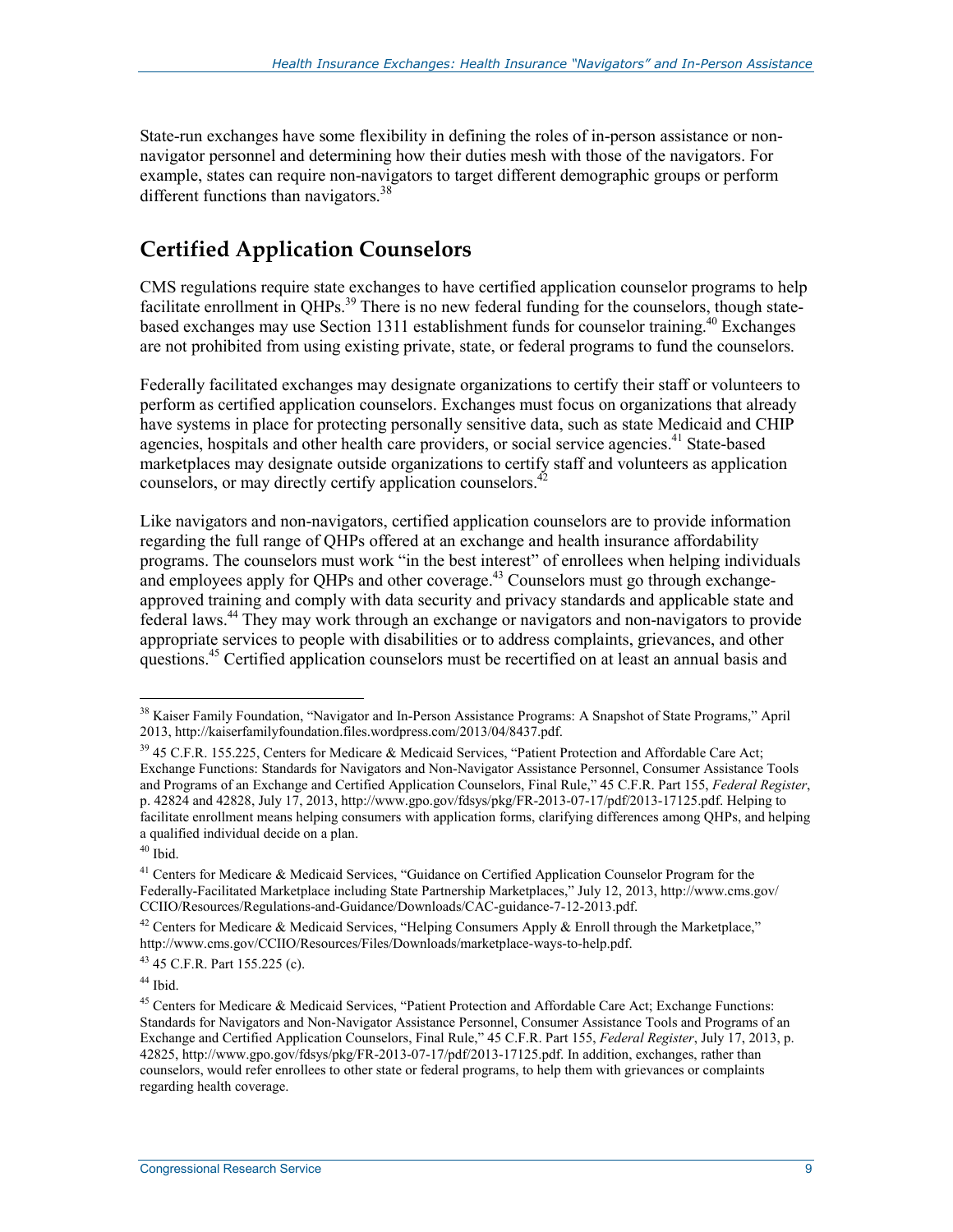must meet any licensing, certification, or other standards set by a state or exchange, so long as the standards do not prevent the implementation of the ACA.<sup>46</sup>

Certified application counselors may not receive consideration directly or indirectly from any health insurance issuer or issuer of stop-loss insurance in connection with the enrollment of any individual in a OHP or a non-OHP.<sup>47</sup> Health providers or other entities may not be disqualified from becoming certified application counselors solely because they receive payment from a health insurer for providing health care services.<sup>48</sup> Certified application counselors do not have to maintain a physical place of business in the exchange area, and counselors working for a federally funded exchange do not have to have their principal place of business in the exchange area.<sup>49</sup>

### **Federally Qualified Health Centers**

CMS in 2013 provided \$150 million in grants to more than 1,100 community health centers, which may serve as application counselors, to help enroll consumers in  $OHPs$ <sup>50</sup> CMS provided an additional \$58 million to the health centers in December 2013 to help during final enrollment<sup>51</sup>

## **Conflict-of-Interest Rules**

Navigators and non-navigators funded through Section 1311 exchange establishment funding must attest that they are eligible entities and submit a written plan to remain free of conflicts while serving in these roles. $52$ 

CMS regulations (45 C.F.R. 155.215) state that certain business arrangements or relationships are not necessarily a bar to serving as a navigator or a non-navigator, so long as they do not prevent an entity from providing information and services in a fair, accurate, and impartial manner. To mitigate possible conflicts of interest, CMS requires covered navigators and non-navigators to reveal certain information regarding possible conflicts of interest to exchanges and consumers.

Additional information to be disclosed $53$  includes background about

• any lines of insurance, other than health care or stop loss coverage, that a navigator intends to sell while serving as a navigator;

<u>.</u>

<sup>46 45</sup> C.F.R. 155.225.

 $47$  45 C.F.R. 155.225(g)(2).

<sup>48</sup> May 27 FR, p. 30323, C.F.R. 155.225.

 $49$  45 C.F.R. 155.225(b)(3).

<sup>&</sup>lt;sup>50</sup> Department of Health and Human Services, "Health Centers to Help Uninsured Individuals Gain Affordable Health Insurance Coverage," May 9, 2013, http://www.hhs.gov/news/press/2013pres/05/20130509a.html#.UgQP88q2rz4. <sup>51</sup> Department of Health and Human Services, "Health Centers to Help Uninsured Americans Gain Affordable Health Insurance Coverage," December 11, 2013, http://www.hhs.gov/news/press/2013pres/12/20131211b.html.

 $52$  45 C.F.R. 155.215, Centers for Medicare & Medicaid Services, "Patient Protection and Affordable Care Act; Exchange Functions: Standards for Navigators and Non-Navigator Assistance Personnel, Consumer Assistance Tools and Programs of an Exchange and Certified Application Counselors, Final Rule," 45 C.F.R. Part 155, *Federal Register*; July 17, 2013, p. 42833, http://www.gpo.gov/fdsys/pkg/FR-2013-07-17/pdf/2013-17125.pdf.  $53$  Ibid.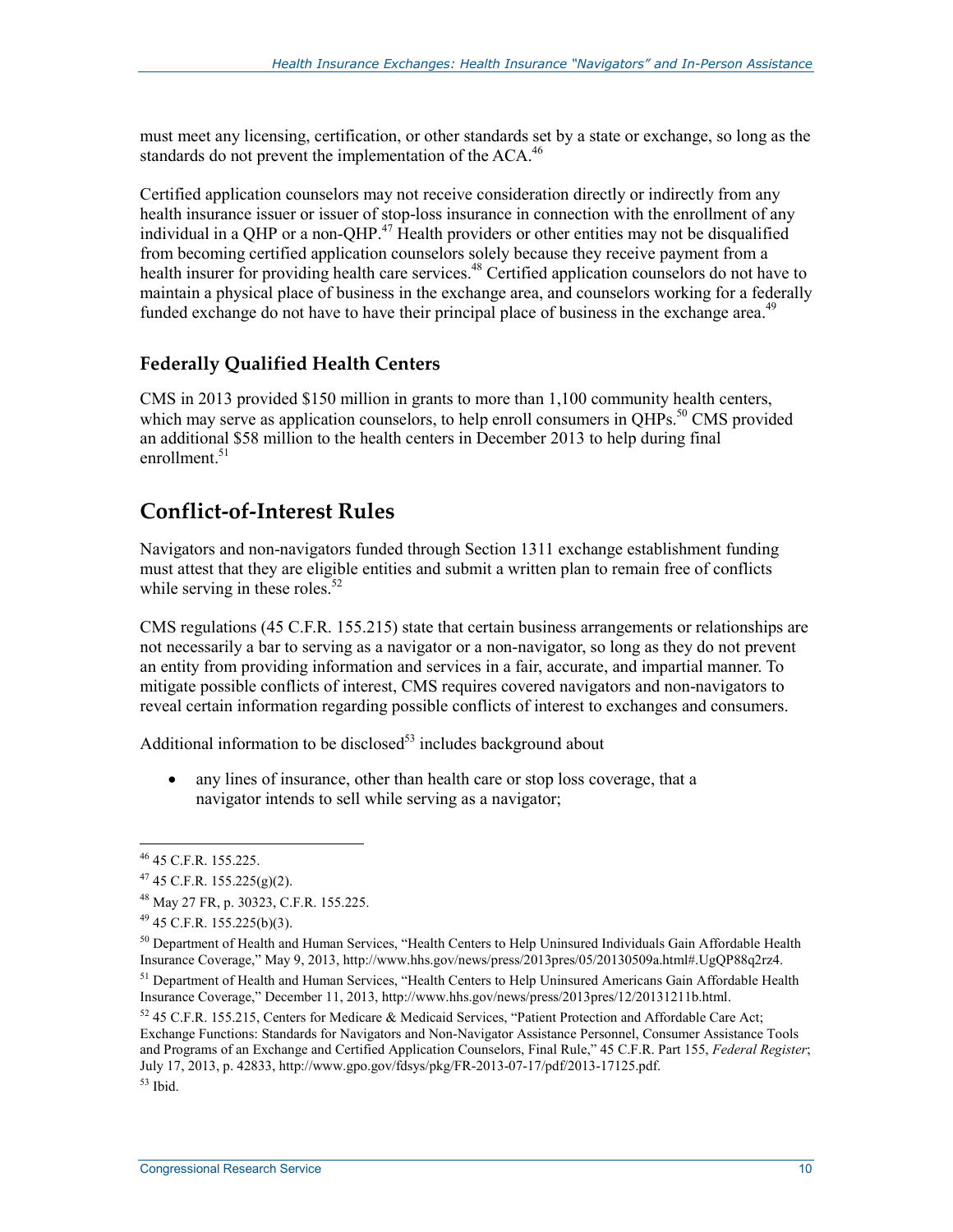- any existing and former employment relationship during the past five years with an issuer of health or stop-loss insurance or a subsidiary;
- any existing employment relationship between any issuer of health care or stop loss insurance and an individual's spouse or domestic partner; and
- any existing or anticipated financial, business, or contractual relationships with one or more issuers of health or stop-loss insurance or their subsidiaries.

If an entity or organization is awarded a navigator or non-navigator grant, conflict-of-interest rules apply to its entire staff. Certified application counselors must disclose potential conflicts of interest either to an exchange or an exchange-designated organization.<sup>54</sup>

### **Exchange Standards**

In May 2014 CMS issued final rules designed to further protect enrollees and prevent possible abuse in outreach and enrollment activities. The rules require navigators, non-navigators, and certified application counselors to ensure that applicants are informed of the functions and responsibilities of navigators and other assistance personnel. In addition, they must obtain authorization from a consumer prior to obtaining access to the consumer's personally identifiable information and maintain a record of the authorization. 55 A consumer may revoke the authorization at any time.<sup>56</sup>

In addition, the final rules state that navigators, non-navigators and certified application counselors

- May not be compensated by their organizations on a per-application, perindividual assistance, or per-enrollment basis. The provision, which takes effect on November 15, 2014, applies to federally funded exchanges.<sup>57</sup>
- May not charge any applicant or enrollee, or request or receive any form of remuneration from or on behalf of an individual applicant or enrollee, for assistance related to assister duties.<sup>58</sup>
- May not provide gifts, gift cards, or cash of more than nominal value (\$15) or items of any value that market or promote products or services of a third party.<sup>59</sup> (Gifts, gift cards, or cash that exceed nominal value may be used to reimburse

<sup>&</sup>lt;u>.</u> 54 45 C.F.R. 155.225(d)(2). Centers for Medicare & Medicaid Services, "Patient Protection and Affordable Care Act; Exchange Functions: Standards for Navigators and Non-Navigator Assistance Personnel, Consumer Assistance Tools and Programs of an Exchange and Certified Application Counselors, Final Rule," 45 C.F.R. Part 155, *Federal Register*, pp. 42825-42826, July 17, 2013, http://www.gpo.gov/fdsys/pkg/FR-2013-07-17/pdf/2013-17125.pdf.

<sup>&</sup>lt;sup>55</sup> Assisters such as navigators and non-navigators are required to keep a record of the authorization. In a federally financed exchange, the record must be retained for a minimum of six years.

<sup>56</sup> Ibid, p. 6 and 45 C.F.R. 155.215.

 $57$  45 C.F.R. 155.215(i) and 155.225(g)(3). The provision applies to federally funded exchanges. Assisters operating in SHOP exchanges are not subject to the rule, though CMS will evaluate and monitor the exchanges.

 $58$  45 C.F.R. 155.210(d)(5), 155.215(a)(2)(i), and 155.225(g)(1).

 $59\,45$  C.F.R. 155.210(d)(6), 155.215(a)(2)(i), and 155.225(g)(4).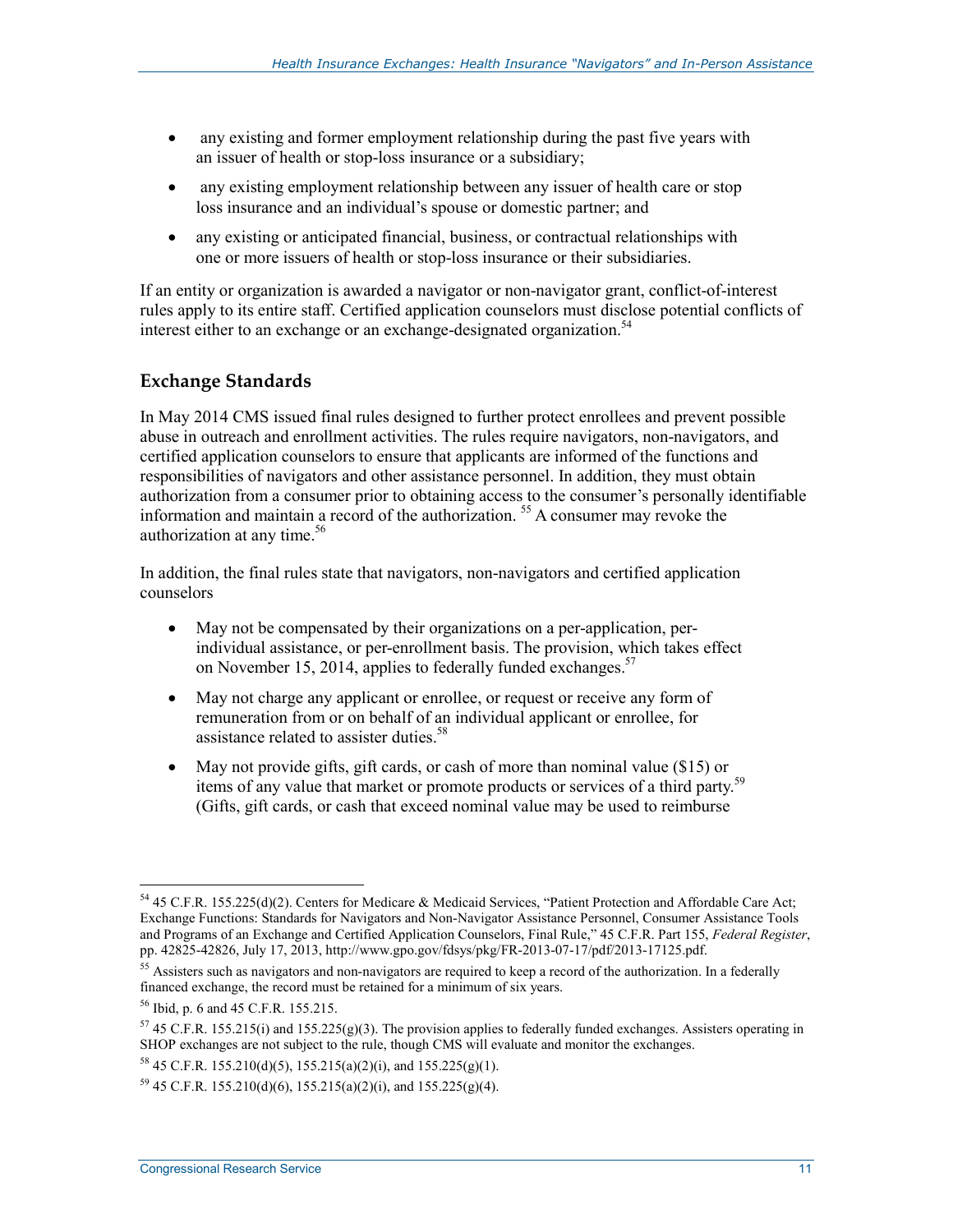applicants for legitimate expenses incurred while seeking assistance through an exchange, such as postage or travel expenses.) $60$ 

- May not solicit consumers for application or enrollment assistance by going door-to-door or through other direct contact such as a phone call, unless the consumer initiates contact or has a preexisting relationship with the assister organization and other applicable state and federal laws are complied with.<sup>61</sup> Outreach and education activities may be conducted by going door-to-door or through other unsolicited contact, including phone calls.
- May not use automatic telephone dialing systems or prerecorded voice messages to initiate contact with a potential enrollee unless there is a preexisting relationship with the consumer and other applicable laws are complied with.

CMS rules also allow consumers to change plans if assisters make an error in their application. (See "Special Enrollment Period.")

#### **Special Enrollment Period**

Under CMS regulations, exchanges must allow qualified individuals and enrollees to enroll in or change from one QHP to another in certain instances, such as gaining a dependent through birth or marriage or becoming a U.S. citizen.62 In addition, an individual may change plans when:

A qualified individual's, or his or her dependent's, enrollment or non-enrollment in a QHP is unintentional, inadvertent, or erroneous and is the result of the error, misrepresentation, or inaction of an officer, employee, or agent of the Exchange or HHS, or its instrumentalities as evaluated and determined by the Exchange. In such cases, the Exchange may take such action as may be necessary to correct or eliminate the effects of such error, misrepresentation, or inaction.

## **Training and Certification**

CMS regulations include training standards $^{63}$  for federally facilitated exchanges, including partnership exchanges, and for non-navigators at state-run exchanges funded through Section 1311 grants. The CMS training standards may also be used by state exchanges for their navigator programs and for any non-navigator programs funded outside of Section 1311 grants. State exchanges may also develop their own training, with approval by HHS.<sup>64</sup>

#### **Navigator and Non-navigator Training**

To be certified by an exchange, navigator and non-navigator personnel at federally facilitated exchanges, including partnership exchanges, and all federally funded non-navigators at statebased exchanges, must

 $60$  Ibid.

 $61$  Ibid.

 $62$  45 C.F.R. 155.420, Special enrollment periods.

<sup>63 45</sup> C.F.R. 155.215(b) Centers for Medicare & Medicaid Services, "Patient Protection and Affordable Care Act; Exchange Functions: Standards for Navigators and Non-Navigator Assistance Personnel, Consumer Assistance Tools and Programs of an Exchange and Certified Application Counselors, Final Rule," 45 C.F.R. Part 155, *Federal Register*, July 17, 2013, http://www.gpo.gov/fdsys/pkg/FR-2013-07-17/pdf/2013-17125.pdf.

<sup>64</sup> Ibid, p. 42837.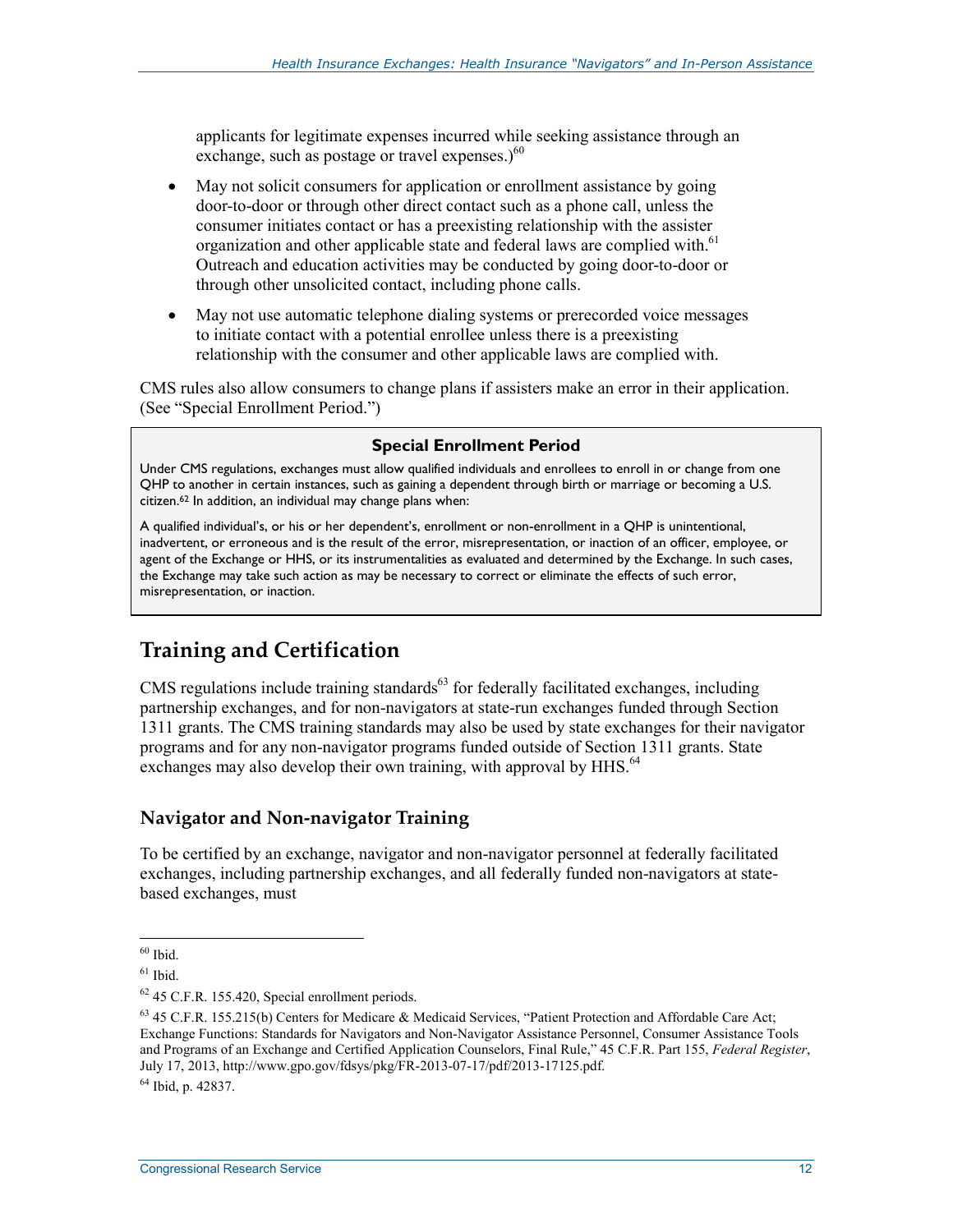- Complete 20 hours of HHS-approved training and receive a passing score on HHS-approved exams. Annual certification or recertification is required. 65
- Be prepared to serve both the individual and SHOP exchanges and to provide services that meet the language and cultural needs of various populations, and of disabled individuals.

CMS originally called for up to 30 hours of training, but reduced the required training to 20 hours.<sup>66</sup> State-run exchanges may have much more extensive training.<sup>67</sup>

CMS rules require that navigators and covered non-navigators undergo training that includes eligibility and enrollment rules and processes; the full range of QHPs offered at an exchange; the range of insurance options including Medicaid and CHIP and other public programs; eligibility requirements for government assistance; the tax implications of enrollment decisions; privacy and security requirements; how to appeal an enrollment decision; outreach methods; and how to work effectively with people with disabilities or limited language skills. Privacy training must include processes for safeguarding health information, income and tax information, and Social Security numbers. The CMS August 2013 *Health Insurance Marketplace Navigator Standard Operating Procedures Manual* is a guide for navigators in helping consumers.<sup>68</sup>

The regulations also require that navigators must develop, maintain, and regularly update a body of general knowledge about the racial, ethnic, and cultural groups in their service areas, including the primary language spoken. Navigators and non-navigators must provide information in a consumer's preferred language at no cost to the consumer, as well as auxiliary aids and services for the disabled, at no cost where necessary.<sup>69</sup> Navigators and non-navigators are required to recruit and promote a staff that is representative of the demographic characteristics of their service area, including the languages spoken. Navigators and non-navigators must also provide appropriate materials and assistance to individuals with disabilities.

### **Certified Application Counselor Training**

Certified application counselors must complete and achieve a passing score on a certification exam. Training materials are more limited than for the navigator program,<sup>70</sup> because the counselor

<sup>&</sup>lt;sup>65</sup> Centers for Medicare &Medicaid Services, Center for Consumer Information and Insurance Oversight, "Cooperative Agreement to Support Navigators in Federally-facilitated and State Partnership Marketplaces," June 10, 2014, p. 9.

<sup>&</sup>lt;sup>66</sup> Department of Health and Human Services, "New Resources Available to Help Consumers Navigate the Health Insurance Marketplace," August 15, 2013, http://www.hhs.gov/news/press/2013pres/08/20130815a.html and HHS letter to Representative Fred Upton, September 9, 2013.

<sup>67</sup> Henry J. Kaiser Family Foundation, "Navigator and In-Person Assistance Programs: A Snapshot of State Programs," April 2013, http://www.healthexchange.ca.gov/BoardMeetings/Documents/April%2023,%202013/ Reports%20and%20Research%20-%20Master\_April.pdf#page=36.

<sup>68</sup> Centers for Medicare & Medicaid Services, *Health Insurance Marketplace Navigator Standard Operating Procedures Manual,* August 2013, http://www.healthreformgps.org/wp-content/uploads/navigator-SOP-manual-8- 26.pdf.

<sup>69 45</sup> C.F.R. 155.215 (c 1), and Centers for Medicare & Medicaid Services, Navigator Funding Application, "PPHF– 2013–Cooperative Agreement to Support Navigators in Federally-facilitated and State Partnership Exchanges," April 9, 2013, http://apply07.grants.gov/apply/opportunities/instructions/oppCA-NAV-13-001-cfda93.750-cidCA-NAV-13- 001-017645-instructions.pdf.

<sup>&</sup>lt;sup>70</sup> 45 C.F.R. 155.225 (d)(1), and Centers for Medicare & Medicaid Services, "Patient Protection and Affordable Care Act; Exchange Functions: Standards for Navigators and Non-Navigator Assistance Personnel, Consumer Assistance (continued...)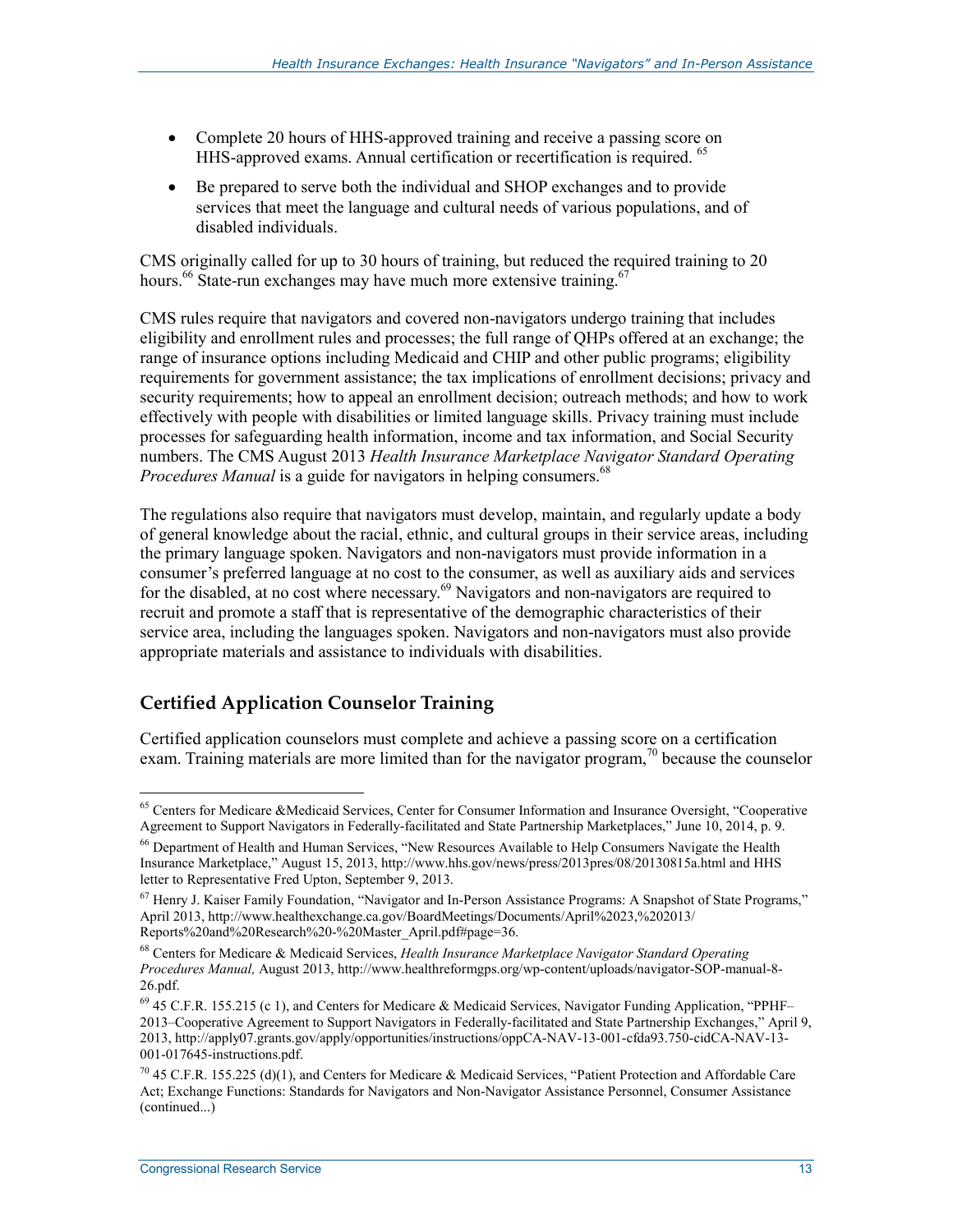program is more limited. For example, counselors do not have to receive training regarding certain federal health programs since they will not be directly referring potential enrollees to such programs. Counselors could also refer individuals with disabilities to navigator or non-navigator programs or to an exchange call center to ensure they receive appropriate services.

## **Privacy Protections**

CMS regulations to implement the ACA include rules and procedures designed to protect enrollee privacy (45 C.F.R. 155.260). (See the **Appendix**.) The privacy and information requirements, which are in addition to other applicable state and federal laws, generally limit the collection, use, retention, and disclosure of personally identifiable information such as Social Security numbers. CMS regulations require exchanges to include these security and privacy requirements in any contract with non-exchange entities such as navigators, brokers, and agents that

- gain access to personally identifiable information submitted to an exchange; or
- collect, use, or disclose personally identifiable information gathered directly from applicants, qualified individuals, or enrollees while that individual or entity is performing the functions outlined in the agreement with the exchange.<sup>71</sup>

CMS regulations also require that navigators and non-navigators receive training in privacy standards and procedures, as part of their overall training. Personnel who willingly violate exchange privacy and security policies are subject to a fine of up to \$25,000 per disclosure. States may set additional eligibility criteria and background checks for navigators and non-navigators, so long as they do not prevent the application of Title I of the Affordable Care Act.

CMS has taken other actions in the case of certified application counselors.<sup>72</sup> Federally facilitated exchanges will only designate outside organizations that (1) have processes in place to screen their staff members and volunteers who are certified application counselors to ensure that they protect personally identifiable information, (2) engage in services that position them to help those they serve with health coverage issues, and (3) have experience providing social services to the community. The organizations must submit an application to an exchange and agree to comply with applicable rules and statutes. Exchanges can withdraw from the arrangements if outside organizations and their staff do not meet agreed terms or violate privacy standards, for example.

Brokers and agents are to comply with exchange privacy and security standards through agreements with federally facilitated exchanges. The agreements will spell out how agents and brokers may use personally identifiable information and their duties to protect such data and train staff in use of the information. They will also prohibit the use of such data for any purpose other than the specific functions in the agreement, related to exchange enrollment.<sup>73</sup>

 $\overline{a}$ 

<sup>(...</sup>continued)

Tools and Programs of an Exchange and Certified Application Counselors, Final Rule," 45 C.F.R. Part 155, *Federal Register*, p. 42846, July 17, 2013, http://www.gpo.gov/fdsys/pkg/FR-2013-07-17/pdf/2013-17125.pdf.

 $71$  Tax return information is covered by Section 6103 of the IRS Code.

<sup>&</sup>lt;sup>72</sup> Centers for Medicare & Medicaid Services, "Guidance on Certified Application Counselor Program for the Federally-Facilitated Marketplace including State Partnership Marketplaces," July 12, 2013, http://www.cms.gov/ CCIIO/Resources/Regulations-and-Guidance/Downloads/CAC-guidance-7-12-2013.pdf.

 $^{73}$  Centers for Medicare & Medicaid Services, "Patient Protection and Affordable Care Act; Program Integrity: Exchange, SHOP, and Eligibility Appeals; Final Rule," 45 C.F.R. Parts 147, 153, 155. et al., *Federal Register*, August (continued...)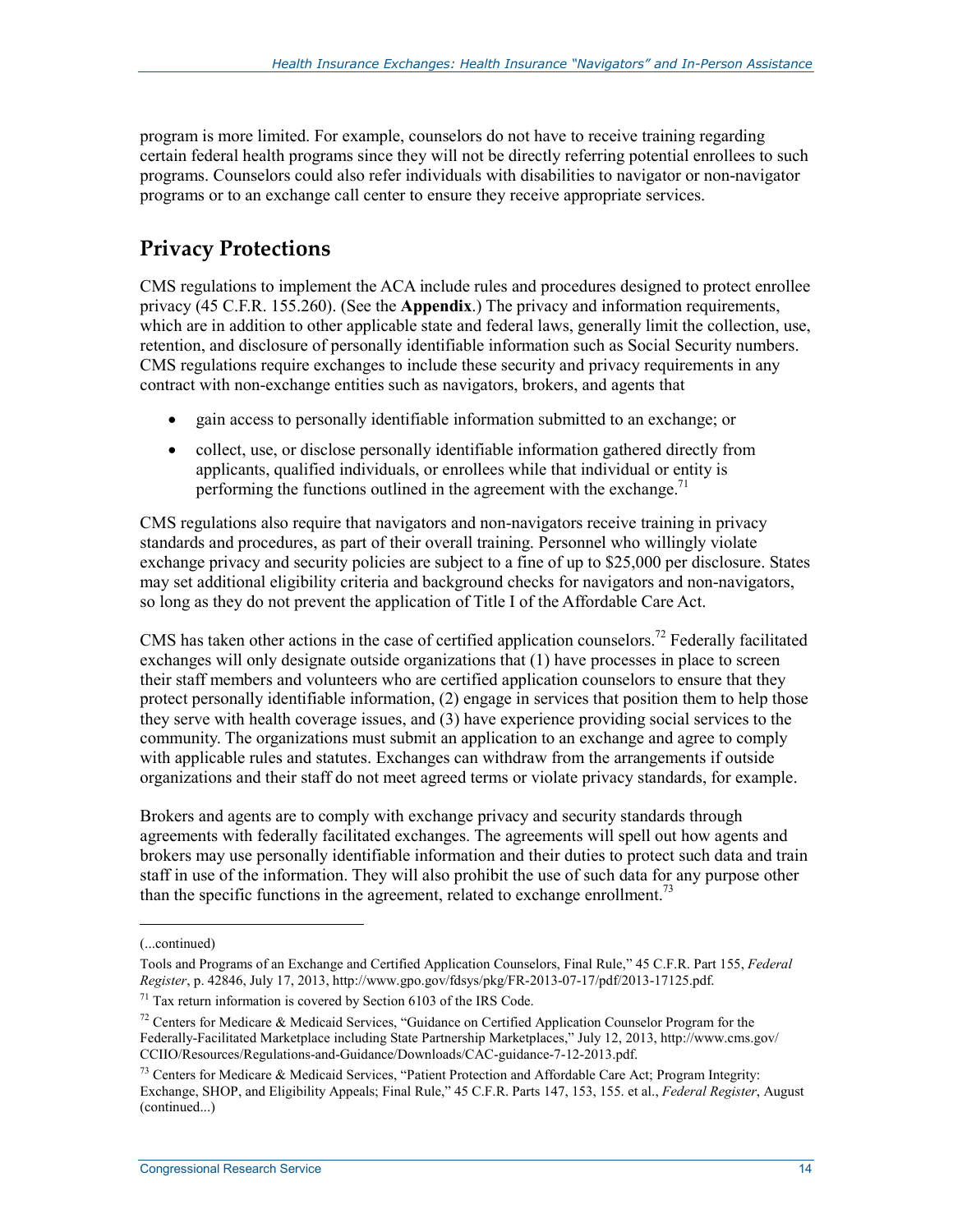CMS will monitor federally facilitated exchanges, as well as non-exchange entities associated with the exchange, for compliance with privacy and security standards established by the exchange. In addition, the HHS will oversee and monitor state exchanges, while the state exchanges will oversee non-exchange entities required to comply with the privacy and security standards set out by a state exchange. HHS oversight may include audits, investigations, inspections, and other activities.<sup>74</sup>

Federally facilitated exchanges, non-exchange entities associated with federal exchanges, and state-based exchanges will be required to report any privacy or security incident or breach to HHS.<sup>75</sup> Non-exchange entities associated with state exchanges will be required to report incidents and breaches to a state exchange.

## **State and Exchange Licensing and Certification**

The ACA gives states and exchanges authority to impose additional licensing, certification, or other standards for navigators.76 The ACA also contains a provision clarifying that state laws that do not prevent implementation of Title I of the ACA (which creates the exchanges and the navigator program) are not preempted by the  $ACA$ .<sup>77</sup>

CMS regulations interpret the ACA to mean that licensing, certification, and other state and exchange standards apply so long as they do not prevent the application of ACA Title I.<sup>78</sup> Along those lines, CMS has determined that states and exchanges are prohibited from imposing any requirement that would, in effect, require all navigators to be licensed agents or brokers.<sup>79</sup>

<sup>(...</sup>continued)

<sup>30, 2013,</sup> p. 54080, http://www.gpo.gov/fdsys/pkg/FR-2013-08-30/pdf/2013-21338.pdf.

<sup>74</sup> Ibid and 45 C.F.R. 155.280.

 $75$  Ibid, p. 54084. While initial rules called for a security breach to be reported within an hour, CMS did not include the time limit in final rules. CMS noted that the one-hour incident response timeline has been included in all data-sharing agreements required under the ACA. According to CMS: "Because the one hour incident response timeline has been included in all the data sharing agreements required under the Affordable Care Act, we have deleted the timing for incident reporting from regulation, proposed in § 155.280(c)(3), and expect it to be addressed through separate agreement."

<sup>&</sup>lt;sup>76</sup> 45 C.F.R. 155.210(c)(1)(iii), directs that, to receive a navigator grant, an entity or individual must "meet any licensing, certification or other standards prescribed by the state or exchange, if applicable.''

<sup>&</sup>lt;sup>77</sup>ACA, Section 1321(d). Centers for Medicare & Medicaid Services, "Patient Protection and Affordable Care Act; Exchange Functions: Standards for Navigators and Non-Navigator Assistance Personnel, Consumer Assistance Tools and Programs of an Exchange and Certified Application Counselors, Final Rule," 45 C.F.R. Part 155, *Federal Register*, July 17, 2013, http://www.gpo.gov/fdsys/pkg/FR-2013-07-17/pdf/2013-17125.pdf. CMS regulations state that holding an agent or broker license is neither necessary, nor by itself sufficient, to perform the duties of a navigator, because licenses generally do not address areas in which navigators need expertise, including public coverage options that would be available to some consumers.

<sup>78</sup> Ibid.

<sup>&</sup>lt;sup>79</sup> 45 C.F.R. 155.210. CMS in July 2013 regulations had specified that states could not require navigators to carry errors and omission coverage, but replaced that language in May 2014 with a broader prohibition against any requirement that would in effect render all navigators in the exchange to be licensed agents and brokers. Centers for Medicare  $\&$ Medicaid Services, "Patient Protection and Affordable Care Act; Exchange and Insurance Market for 2015 and Beyond; Final Rule," 45 C.F.R. Parts 144, 146, 147, *Federal Register*, May 27, 2014, p. 30322, http://www.gpo.gov/ fdsys/pkg/FR-2014-05-27/pdf/2014-11657.pdf.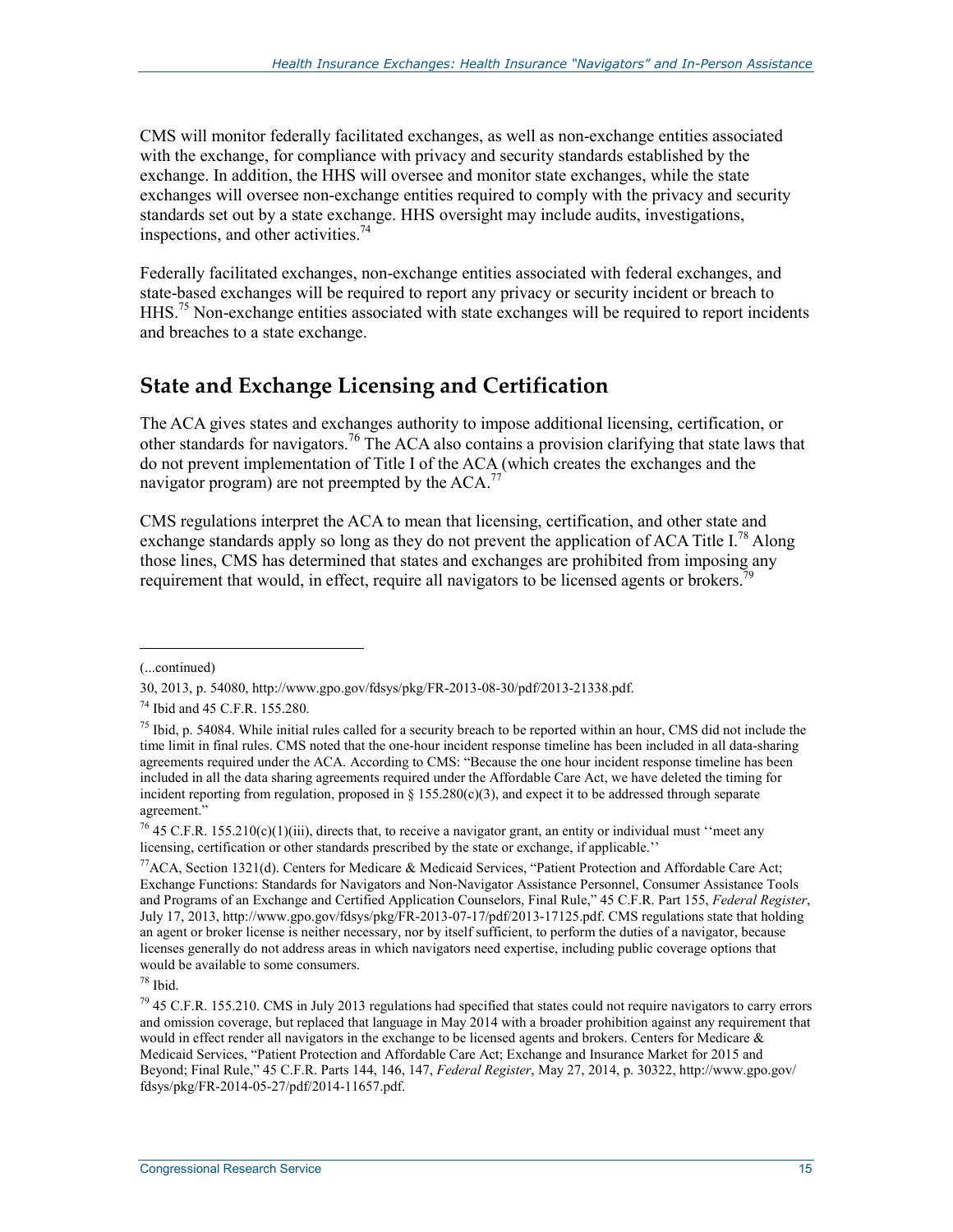ACA regulations define an agent or broker as ''a person or entity licensed by the State as an agent, broker, or insurance producer."<sup>80</sup> According to CMS, if states required that every navigator go through a specific licensing process to become an agent or broker, then agents and brokers would be the only types of navigators allowed to operate at the exchanges. That, in turn, would violate a provision of ACA rules<sup>81</sup> mandating that each exchange have at least two different types of navigators, including one community or consumer-focused non-profit group. The list of organizations and individuals eligible to become navigators includes chambers of commerce, unions, and health workers. (See "Eligibility to Become a Navigator.")

In May 2014, CMS issued final rules that provide additional guidance regarding potential state standards that would prevent the application of ACA Title  $1<sup>82</sup>$  State standards that would prevent application of Title 1 include, but are not limited to

- requirements that navigators and non-navigators refer consumers to other entities not required to provide fair, accurate, and impartial information;
- requirements that would prevent navigators and non-navigators from providing services to all persons to whom they are required to provide assistance.<sup>83</sup>
- requirements that would prevent navigators and non-navigators from providing advice regarding substantive benefits or comparative benefits of different health plans; and
- imposing standards that would, as applied or as implemented in a state, prevent the application of federal requirements applicable to navigator and nonnavigators entities or individuals or applicable to the exchange's implementation of the navigator and non-navigator program.

## **Navigator and Non-navigator Funding**

Federally facilitated exchanges and partnership exchanges use federal Prevention and Public Health Fund (PPHF) dollars for grants to navigators. CMS on August 15, 2013, awarded \$67 million in 12-month grants to 105 organizations at federally facilitated and partnership exchanges. The grantees began assisting with enrollment in October 2013.<sup>84</sup> (See Table 2.)

<sup>&</sup>lt;sup>80</sup> Department of Health and Human Services, "Patient Protection and Affordable Care Act; Establishment of Exchanges and Qualified Health Plans; Exchange Standards for Employers; Final Rule and Interim Final Rule," 45 C.F.R. Parts 155, 156, and 157, p. 18331, March 27, 2012, http://www.gpo.gov/fdsys/pkg/FR-2012-03-27/pdf/2012- 6125.pdf.

 $81$  45 C.F.R. 155.210(c)(2).

<sup>&</sup>lt;sup>82</sup> Centers for Medicare & Medicaid Services, "Patient Protection and Affordable Care Act; Exchange and Insurance Market for 2015 and Beyond; Final Rule," 45 C.F.R. Parts 144, 146, 147, *Federal Register*, May 27, 2014, p. 30344, http://www.gpo.gov/fdsys/pkg/FR-2014-05-27/pdf/2014-11657.pdf.

<sup>&</sup>lt;sup>83</sup> Regarding the first two bullets, navigators in state SHOP-only exchanges are permitted under federal law to fulfill some of their duties through referrals to agents and brokers, if state law allows.

<sup>&</sup>lt;sup>84</sup> Centers for Medicare & Medicaid Services, Center for Consumer Information & Insurance Oversight, "Navigator Grant Awards" August 15, http://www.cms.gov/CCIIO/Programs-and-Initiatives/Health-Insurance-Marketplaces/ Downloads/navigator-list-8-15-2013.pdf; and Navigator Funding Application, "PPHF–2013–Cooperative Agreement to Support Navigators in Federally-facilitated and State Partnership Exchanges," April 9, 2013, http://apply07.grants.gov/ apply/opportunities/instructions/oppCA-NAV-13-001-cfda93.750-cidCA-NAV-13-001-017645-instructions.pdf. CMS also released a list of organizations and businesses working with HHS on outreach, in addition to other consumer assistance programs. See http://marketplace.cms.gov/help-us/champions-for-coverage-list.pdf.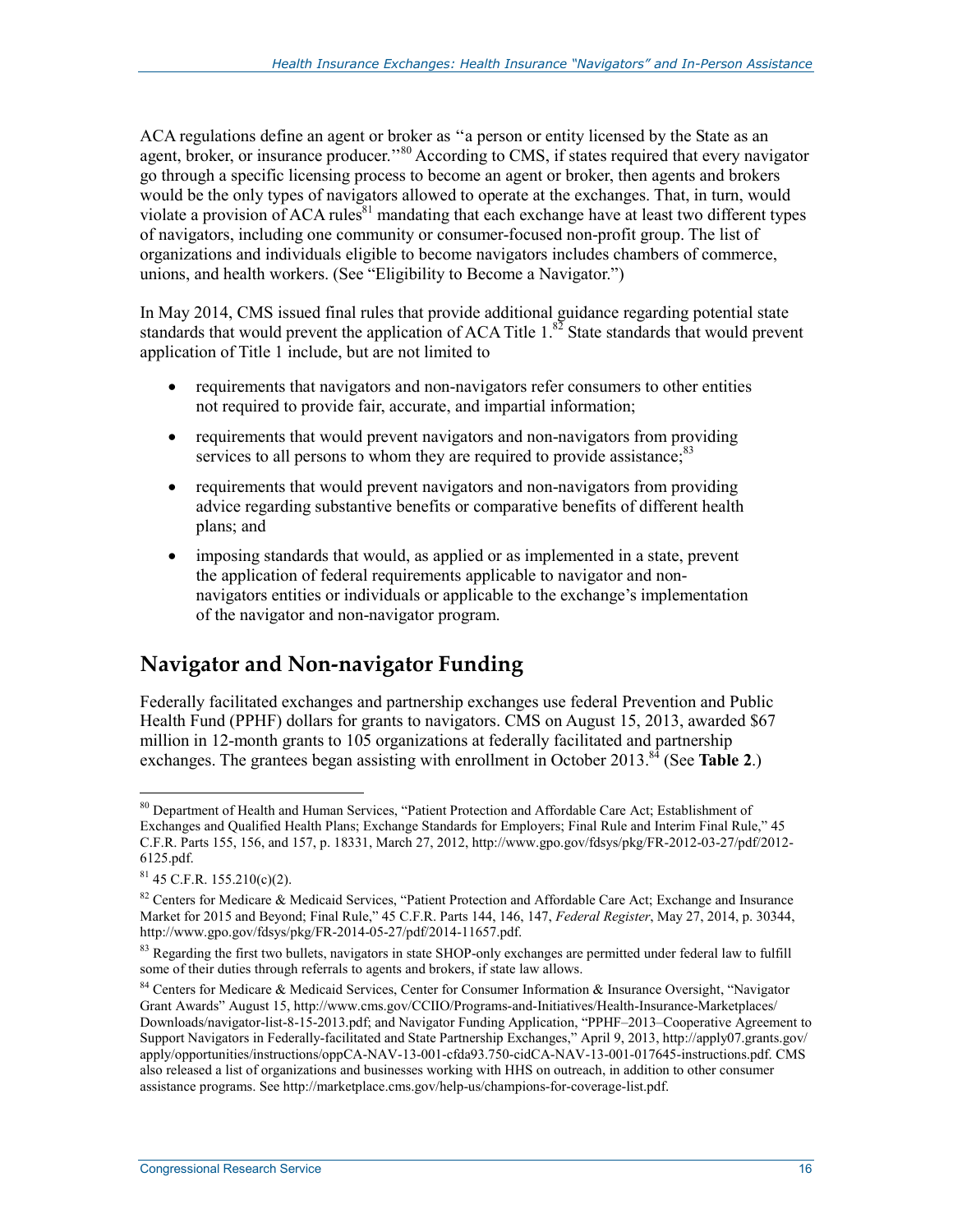CMS allocated the funding for each state based on the number of uninsured residents in the state under the age of 65 as a share of the overall number of uninsured in states with a federally facilitated or partnership exchange. The amount of funding awarded to each navigator via the application process was based on the breadth of its proposed educational and outreach activities and the size of the population to be served. Each navigator applicant was eligible for one nonrenewable, one-year cooperative agreement award, though HHS may end funding early in certain cases.<sup>85</sup> Grantees included food banks, county commissioners, hospitals and health systems, universities, legal aid societies, Planned Parenthood chapters, a health plan for uninsured fishermen, and American Indian health services.

| <b>State</b>    | <b>Number of Uninsured Under Age 65</b> | <b>Initial Navigator Funding Allocation</b> |
|-----------------|-----------------------------------------|---------------------------------------------|
| Texas           | 4,888,650                               | \$10.8                                      |
| Florida         | 3,509,164                               | \$7.8                                       |
| Georgia         | 1,698,883                               | \$3.8                                       |
| <b>Illinois</b> | 1,403,613                               | \$3.1                                       |
| Ohio            | 1,354,868                               | \$3.0                                       |
| North Carolina  | 1,346,601                               | \$3.0                                       |
| Pennsylvania    | 1,242,351                               | \$2.7                                       |
| Michigan        | 1,145,493                               | \$2.5                                       |
| Arizona         | 947,880                                 | \$2.1                                       |
| Indiana         | 909,633                                 | \$2.0                                       |
| New Jersey      | 901,290                                 | \$2.0                                       |

#### **Table 2. 2013 Federal Navigator Grants to Top 10 States with Highest Uninsured**

Grants are for programs at federally facilitated and partnership exchanges. (In millions of dollars)

**Source:** CMS, Cooperative Agreement to Support Navigators in Federally-facilitated and State Partnership Exchanges. Grants are funded for a 12-month period from the date of the award.

CMS has announced a second round of navigator grants, for the 12-month period beginning in September 2014. Each participating state will be eligible for at least \$600,000 in navigator funding.<sup>86</sup>

Section 1311 of the ACA provides indefinite (i.e., unspecified) amounts of money for planning and establishment grants for exchanges. For each fiscal year, the Secretary is to determine the total to be made available to each state for exchange grants. However, no grant may be awarded after January 1, 2015.<sup>87</sup> ACA Section 1311 (i)(6) prohibits exchanges from using Section 1311 establishment funds to fund navigator grants. CMS regulations allow state-based exchanges and consumer partnership exchanges to use Section 1311 exchange grants to fund non-navigator

<sup>&</sup>lt;sup>85</sup> Ibid. p. 10. For example, a grant may end sooner than 12 months if a federally facilitated exchange or state partnership exchange is replaced by a state-based exchange. In addition, the ability of a grantee to receive quarterly funding installments depends on whether it is in compliance with the terms and conditions of the grant.

<sup>&</sup>lt;sup>86</sup> Centers for Medicare & Medicaid Services, Center for Consumer Information and Insurance Oversight, "Cooperative Agreement to Support Navigators in Federally-facilitated and State Partnership Marketplaces," June 10, 2014.

<sup>87</sup> CRS Report R43066, *Federal Funding for Health Insurance Exchanges*, by Annie L. Mach and C. Stephen Redhead.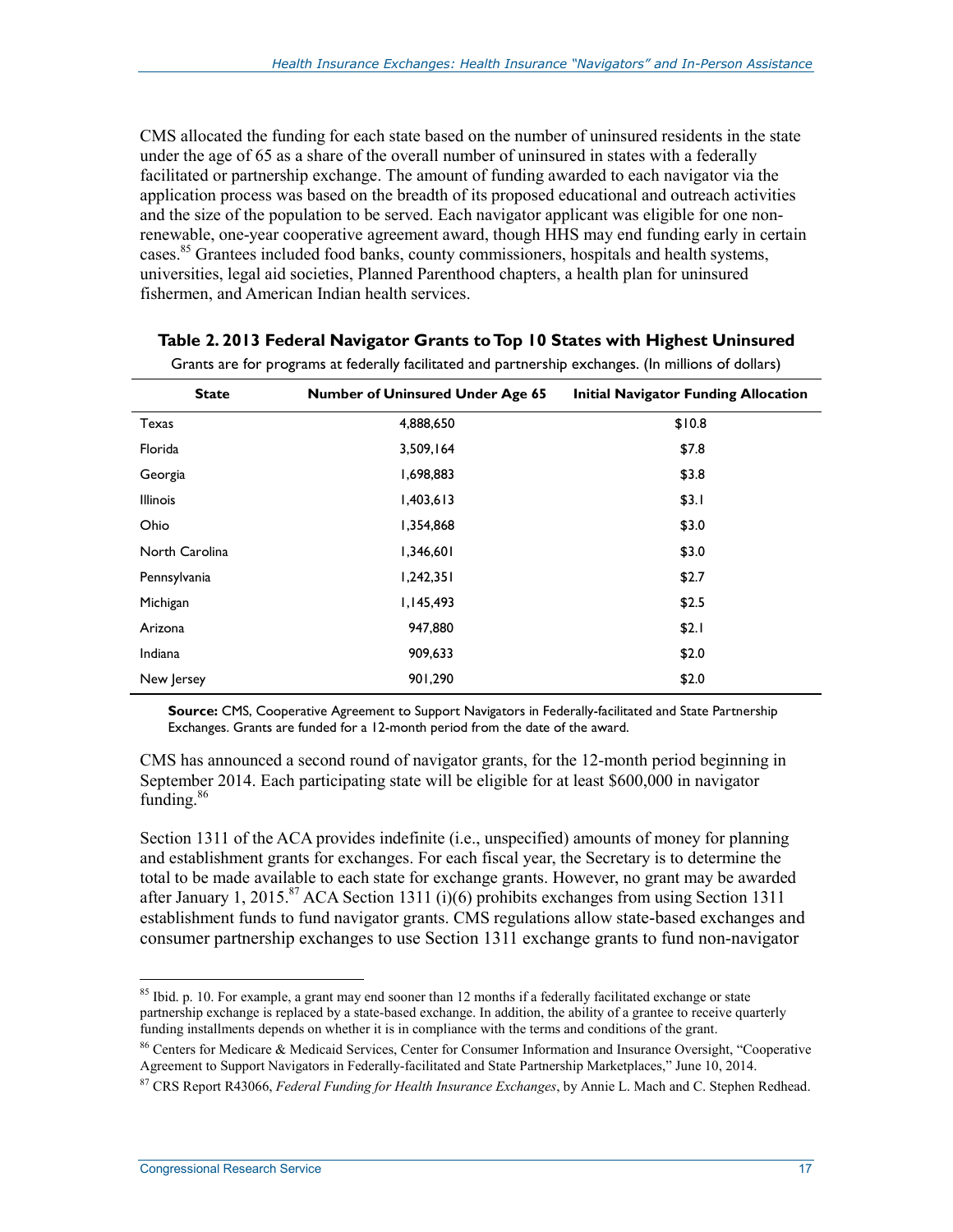assistance programs during their initial year of operation.<sup>88</sup> Section 1311 funds may also be used to cover an exchange's cost of administering the navigator program, including training, grants management, and oversight.<sup>89</sup>

State-based exchanges appear to have spent more for outreach than have federally facilitated exchanges. A study of select exchanges by The Urban Institute found that state exchanges spent an average of \$30.66 in outreach per beneficiary, compared to \$11.49 at federally facilitated and partnership exchanges.<sup>90</sup> The study also found that states operating their own exchanges tended to have more stringent training requirements. Likewise, a Kaiser Family Foundation survey found that states with partnership or state-run exchanges had about twice as many assisters per 10,000 uninsured consumers as states with federally facilitated exchanges.<sup>91</sup>

## **Brokers and Agents**

U.S. health insurance agents and brokers, collectively called "producers," are a contact point between insurance companies and applicants, helping individuals and businesses choose suitable policies.<sup>92</sup> According to the Bureau of Labor Statistics (BLS), producers selling all types of insurance, including health policies, held about 443,400 jobs in 2012 and had median annual wages of  $$48,150.<sup>93</sup>$  Insurance producers are a major segment of the U.S. financial services industry, offering annuity products, comprehensive financial planning services, such as retirement and estate planning, and business pension planning.  $94$ 

Though insurance producers work with consumers, they are paid by insurance companies. An agent may be a so-called captive agent who works for one insurance firm, or an independent agent who sells products from a variety of insurers. Independent agents may be paid via commission, while those working for an agency or insurer may receive a salary, often plus commission or bonus. An insurance broker generally represents a wider array of insurance

<u>.</u>

<sup>88</sup> Centers for Medicare & Medicaid Services, "Patient Protection and Affordable Care Act; Exchange Functions: Standards for Navigators and Non-Navigator Assistance Personnel, Consumer Assistance Tools and Programs of an Exchange and Certified Application Counselors, Final Rule," 45 C.F.R. Part 155, *Federal Register*, p. 42825, July 17, 2013, http://www.gpo.gov/fdsys/pkg/FR-2013-07-17/pdf/2013-17125.pdf.

<sup>&</sup>lt;sup>89</sup> Federally facilitated and partnership exchanges may use Section 1311 funds for certain functions, including some administrative costs, as outlined by CMS. See "Frequently Asked Questions on Allowable Uses of Section 1311 Funding for States in a State Partnership Marketplace or in States with a Federally-Facilitated Marketplace," http://www.cms.gov/CCIIO/Resources/Fact-Sheets-and-FAQs/spm-ffm-funding.html.

<sup>&</sup>lt;sup>90</sup> Ian Hill, Margaret Wilkinson, and Bridget Courtout, The Urban Institute, "The Launch of the Affordable Care Act in Selected States: Outreach, Education, and Enrollment Assistance," March 2014, Table 2, http://www.urban.org/ UploadedPDF/413039-The-Launch-of-the-Affordable-Care-Act-in-Eight-States-Outreach-Education-and-Enrollment-Assistance.pdf.

<sup>91</sup> Karen Pollitz, Jennifer Tolbert, and Rosa Ma, *Survey of Helath Insurance Marketplace Assister Programs: A First Look at Consumer Assistance under the Affordable Care Act*, Kaiser Family Foundation, July 2014, p. 11.

<sup>&</sup>lt;sup>92</sup> CRS Report R41439, *Health Insurance Agents and Brokers in the Reformed Health Insurance Market*, by Bernadette Fernandez.

<sup>93</sup> U.S. Department of Labor, Bureau of Labor Standards, *2012 Occupational Outlook Handbook: Insurance Sales Agents*, http://www.bls.gov/ooh/sales/insurance-sales-agents.htm#tab-1.

<sup>&</sup>lt;sup>94</sup> The Dodd-Frank Wall Street Reform and Consumer Protection Act of 2010 (P.L. 111-203), expanded the federal regulatory role over other areas of the insurance industry. For more background, see CRS Report R43067, *Insurance Regulation: Issues, Background, and Legislation in the 113th Congress*, by Baird Webel.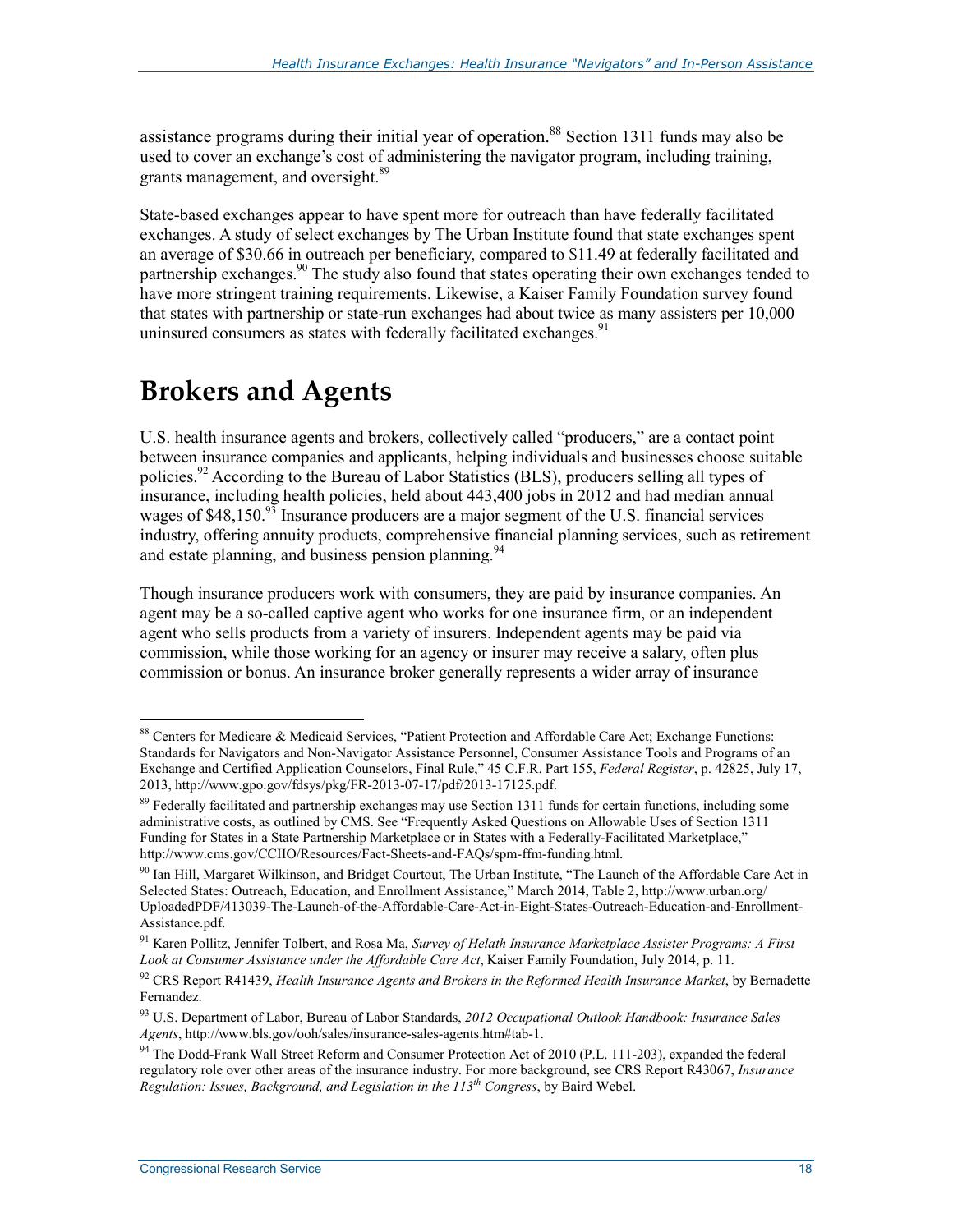products than an agent, and assumes a greater role in assessing the potential risk profile and insurance requirements of a client, including overall insurance needs and appropriate policies.

A web-based insurance broker may offer products from a variety of insurers on a central website. Potential clients enter basic information into the site, such as zip code and family size, and are then presented with an array of possible insurance plans. Shoppers can search for plans in different ways such as company name, average monthly cost, premiums, and other variables.

## **Licensing**

With the exception of government-sponsored insurance programs (e.g., Medicare Advantage), agent and broker activity usually is regulated by the states,  $95$  which prohibit unfair sales practices and require producers to meet certain standards to become licensed.

The ACA includes several provisions that affect brokers and agents. In addition to the navigator/non-navigator program, the ACA's Medical Loss Ratio (MLR) provisions require certain large group health plans to spend at least 85% of revenues on benefits to enrollees, rather than administration or profits, while small group and individual plans must meet an 80% MLR requirement. Under CMS regulations, commissions and fees paid to brokers and agents are counted as insurance company administrative costs. Producers say that some insurance companies have reduced their commissions in an effort to contain administrative costs and meet the MLR requirements.<sup>96</sup>

## **Exchange Requirements**

Agents and brokers play a role in selling QHPs to both individuals and small businesses. CMS regulations<sup>97</sup> were designed to allow exchanges to "leverage the market presence of agents and brokers ... to draw consumers to the Exchange and to QHPs." Exchanges may allow agents and brokers to help individuals enroll directly through an exchange website, or through outside issuer web sites, so long as they meet certain exchange standards and safeguards. Brokers or agents that discover that a potential client is qualified for federal health programs, such as Medicaid or CHIP, are expected to direct them to the appropriate public agency for assistance.<sup>98</sup>

<sup>1</sup> <sup>95</sup> For more information on Medicare oversight of producers see Centers for Medicare and Medicaid Services, "Chapter 3 – Medicare Marketing Guidelines For Medicare Advantage Plans, Medicare Advantage Prescription Drug Plans, Prescription Drug Plans, and Section 1876 Cost Plans," June 17, 2014, http://www.cms.gov/Medicare/Health-Plans/ ManagedCareMarketing/FinalPartCMarketingGuidelines.html.

<sup>96</sup>CRS Report R42735, *Medical Loss Ratio Requirements Under the Patient Protection and Affordable Care Act (ACA): Issues for Congress*, by Suzanne M. Kirchhoff.

<sup>97 45</sup> C.F.R. 155.220. Centers for Medicare & Medicaid Services, "Patient Protection and Affordable Care Act; Establishment of Exchanges and Qualified Health Plans; Exchange Standards for Employers; Final Rule and Interim Final Rule," 45 C.F.R. Parts 155, 156, and 157, *Federal Register*, March 27, 2012, http://www.gpo.gov/fdsys/pkg/FR-2012-03-27/pdf/2012-6125.pdf; and HHS Center for Consumer Information and Insurance Oversight, "Role of Agents, Brokers, and Web-brokers in Health Insurance Marketplaces," May 1, 2013, http://www.healthreformgps.org/wpcontent/uploads/agent-broker-5-2.pdf.

<sup>98</sup> Department of Health and Human Services, Center for Consumer Information and Insurance Oversight, "Role of Agents, Brokers, and Web-Brokers in Health Insurance Marketplaces," p. 6, May 1, 2013, http://www.healthreformgps.org/wp-content/uploads/agent-broker-5-2.pdf.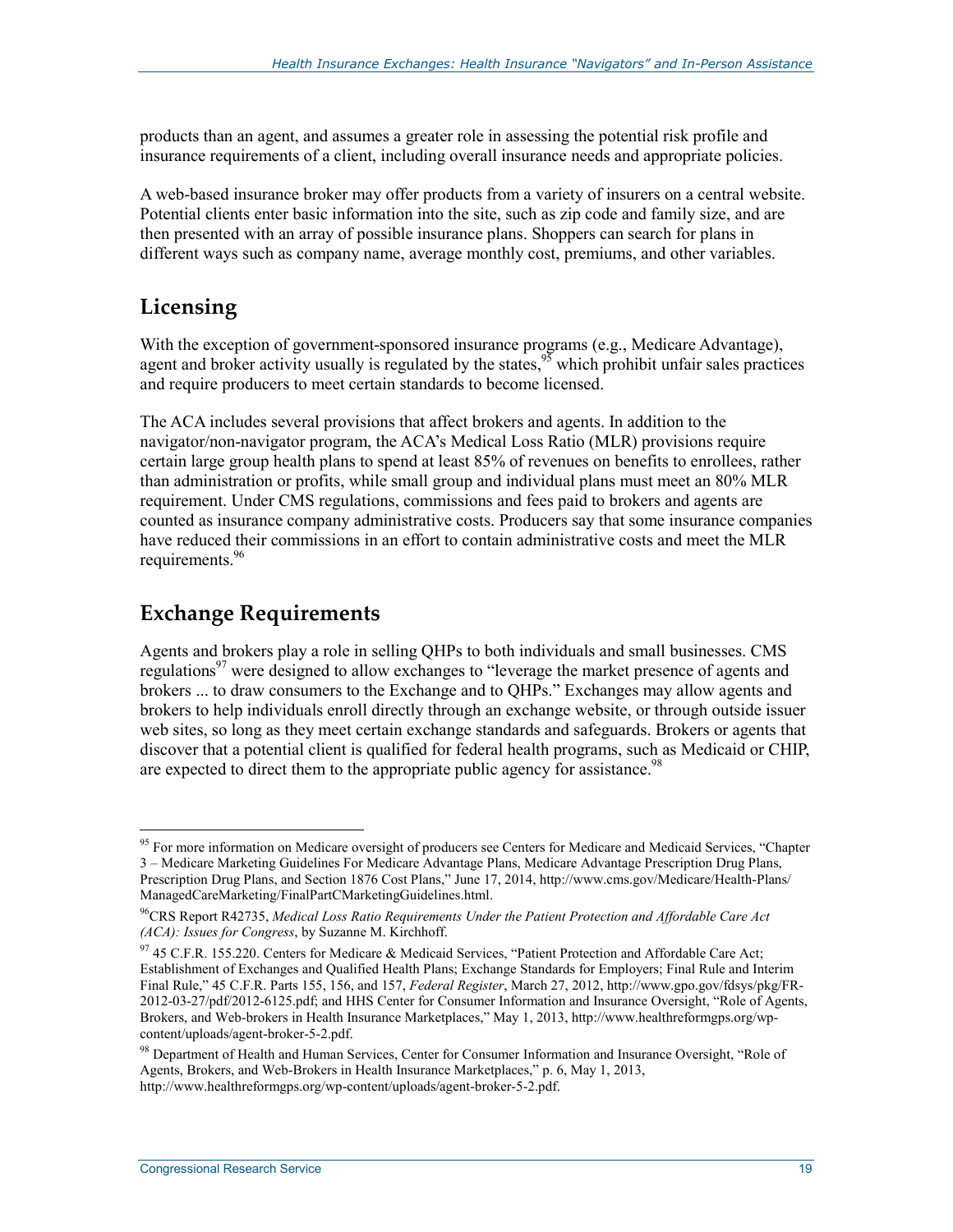#### **Federally Facilitated and Partnership Exchanges**

CMS regulations set out processes for licensed agents, brokers, and web-based brokers to help consumers and employers enroll in QHPs through federally facilitated exchanges, as well as to continue to sell other, off-exchange insurance options. Federally facilitated and partnership exchanges do not pay commissions to brokers, nor do they place a cap on agent and broker commissions for selling QHPs. CMS rules do, however, require insurance companies to pay similar broker compensation for QHPs offered through such exchanges, as for similar health plans offered outside such exchanges.<sup>99</sup>

In states with federally facilitated or partnership exchanges, CMS requires<sup>100</sup> agents and brokers to register by providing proof of identity, completing an exchange-specific training course, and agreeing to comply with federal and state laws and regulations, including those regarding privacy and security.

After producers have completed the required steps and are certified by an exchange they receive an exchange user ID, which they can use, along with their national producer number, to make transactions and receive compensation from insurers.

Brokers and agents at federally facilitated and partnership exchanges can assist consumers either

- through an issuer-based pathway, using an insurer's website, or
- through an exchange pathway, with the agent or broker helping the consumer on an exchange website.

For federally facilitated SHOP exchanges, agents and brokers will use the exchange website to carry out employer and employee applications.<sup>101</sup>

#### *Issuer-Based Enrollment*

Since the fall of 2013, insurance agents have been allowed to assist individuals seeking QHPs by directly using insurance/issuer websites. Insurers are to assign agents and brokers to sell their products, are to check the agent or broker's license status, and are to ensure that the agent or broker is certified by an exchange.

An agent starts the signup process by logging on to an insurer's website (this is applicable in situations where the issuer has satisfied exchange requirements and has direct enrollment ability). Once a consumer is ready to apply for a QHP, the issuer website will redirect the producer and the consumer to the exchange website to complete the eligibility application. As part of the process, agents and brokers are expected to disclose to the consumer that they are providing information about QHPs for which they have a business relationship, and to tell the potential enrollee that he

<sup>1</sup> <sup>99</sup> Department of Health and Human Services, Center for Consumer Information and Insurance Oversight, "Role of Agents, Brokers, and Web-Brokers in Health Insurance Marketplaces," p. 5, May 1, 2013, http://www.healthreformgps.org/wp-content/uploads/agent-broker-5-2.pdf.

 $100$  Ibid.

<sup>&</sup>lt;sup>101</sup> Centers for Medicare & Medicaid Services, "Federally-facilitated Marketplace: Agent/Broker Training Launch," August 2013, http://www.cms.gov/CCIIO/Programs-and-Initiatives/Health-Insurance-Marketplaces/Downloads/agentbroker-training-webinar.pdf.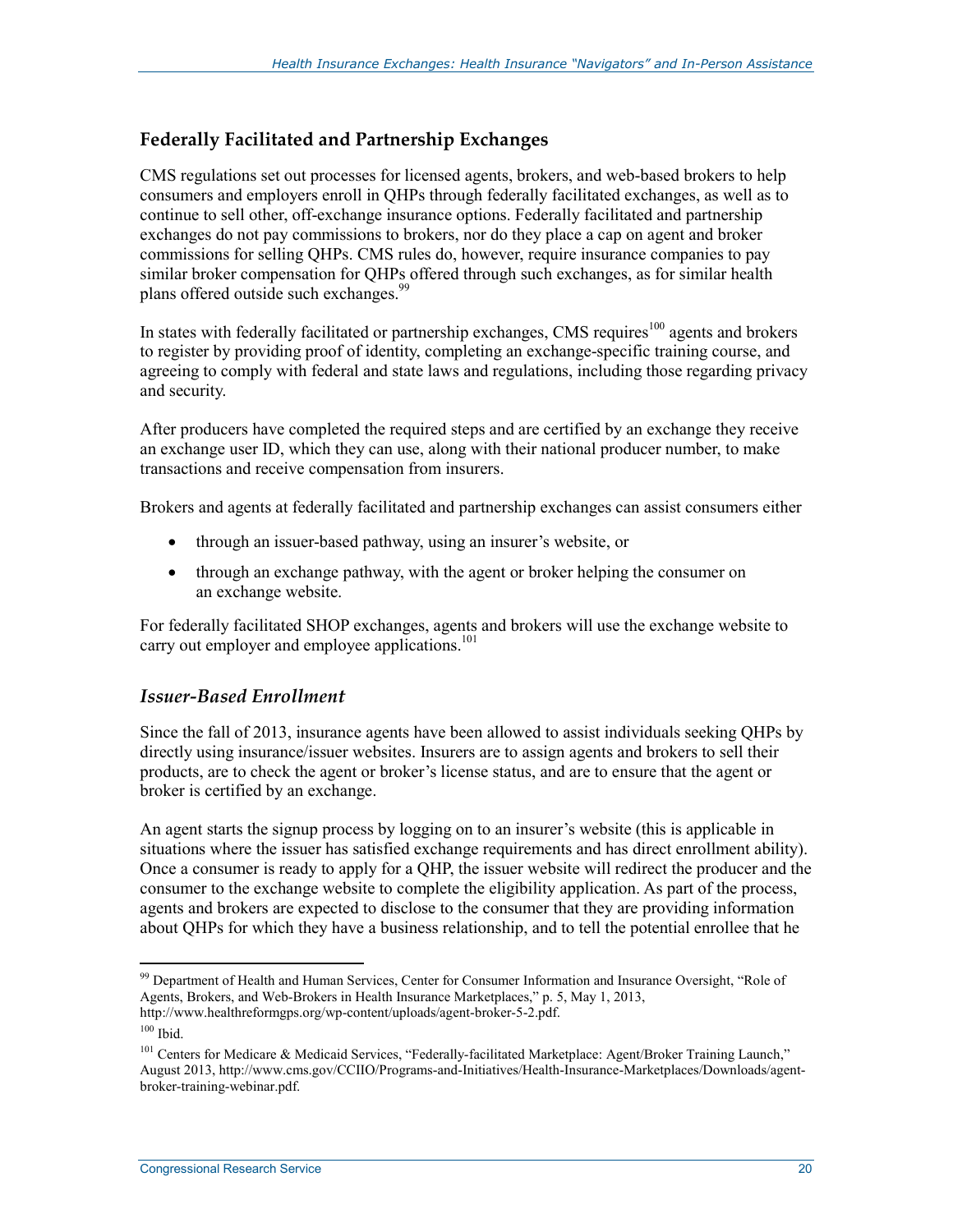or she may look at other QHP options on the exchange. After the consumer is verified as eligible to buy a QHP, the exchange will redirect the producer and client back to the insurer's website to compare plans and make a selection.

#### *Exchange Website*

Agents and brokers may assist consumers and qualified small employers and their employees directly on an exchange website. Agents and brokers may help consumers create exchange accounts, but the consumer (or an authorized representative) must create his or her own secure password and user name and should not share that information with third parties, including producers. When an agent uses an exchange website, all QHPs are to be displayed.

#### **State-Based Exchanges**

State-based exchanges will continue to license and regulate agents and brokers, including those who sell QHPs through the exchange. States may require continuing education or exchange-based training for producers, including state-specific training. States may implement additional requirements, such as mandating that producers provide information to consumers about all available QHPs, not just those for which they receive a commission. State-based exchanges may allow brokers and agents to be directly compensated through an exchange or through issuer-based commissions, and may allow agents and brokers to help enroll an individual in a QHP in a "manner than constitutes enrollment through the exchange."

#### **Web-Based Brokerages**

Federally facilitated and partnership exchanges are to work with web-based brokers, to the extent allowed by a state (the main entity licensing and regulating agents and brokers). While statebased marketplaces have latitude to set conditions for web-based brokers, CMS regulations require that the exchanges must perform enrollee eligibility determinations for individuals who sign up for QHPs. In addition, the state-based exchanges must transmit enrollment information to QHP issuers for all individuals enrolling through the marketplace.

CMS regulations impose additional marketing restrictions on web-based brokers to ensure, in part, that consumers do not mistake their websites for official exchange websites.<sup>102</sup> Web-based brokers must display available information on QHPs offered through an exchange, and provide consumers with the ability to view all exchange QHPs. Web brokers may not provide financial incentives, such as rebates or giveaways, and must allow consumers to withdraw from the application process and use the exchange website at any time.<sup>103</sup>

CMS will require web-based brokers to display a disclaimer including the fact that their website might not contain all QHP information available on the exchange website. Web brokers selling products offered on federally facilitated exchanges will have to use an HHS-approved disclaimer indicating that the website is not a federally facilitated exchange website, that their website might

<sup>1</sup> <sup>102</sup> Centers for Medicare & Medicaid Services, "Patient Protection and Affordable Care Act; Program Integrity: Exchange, SHOP, and Eligibility Appeals; Final Rule," 45 C.F.R. Parts 147, 153, 155. et al., *Federal Register*, August 30, 2013, http://www.gpo.gov/fdsys/pkg/FR-2013-08-30/pdf/2013-21338.pdf.

 $103$  45 C.F.R. 155.220.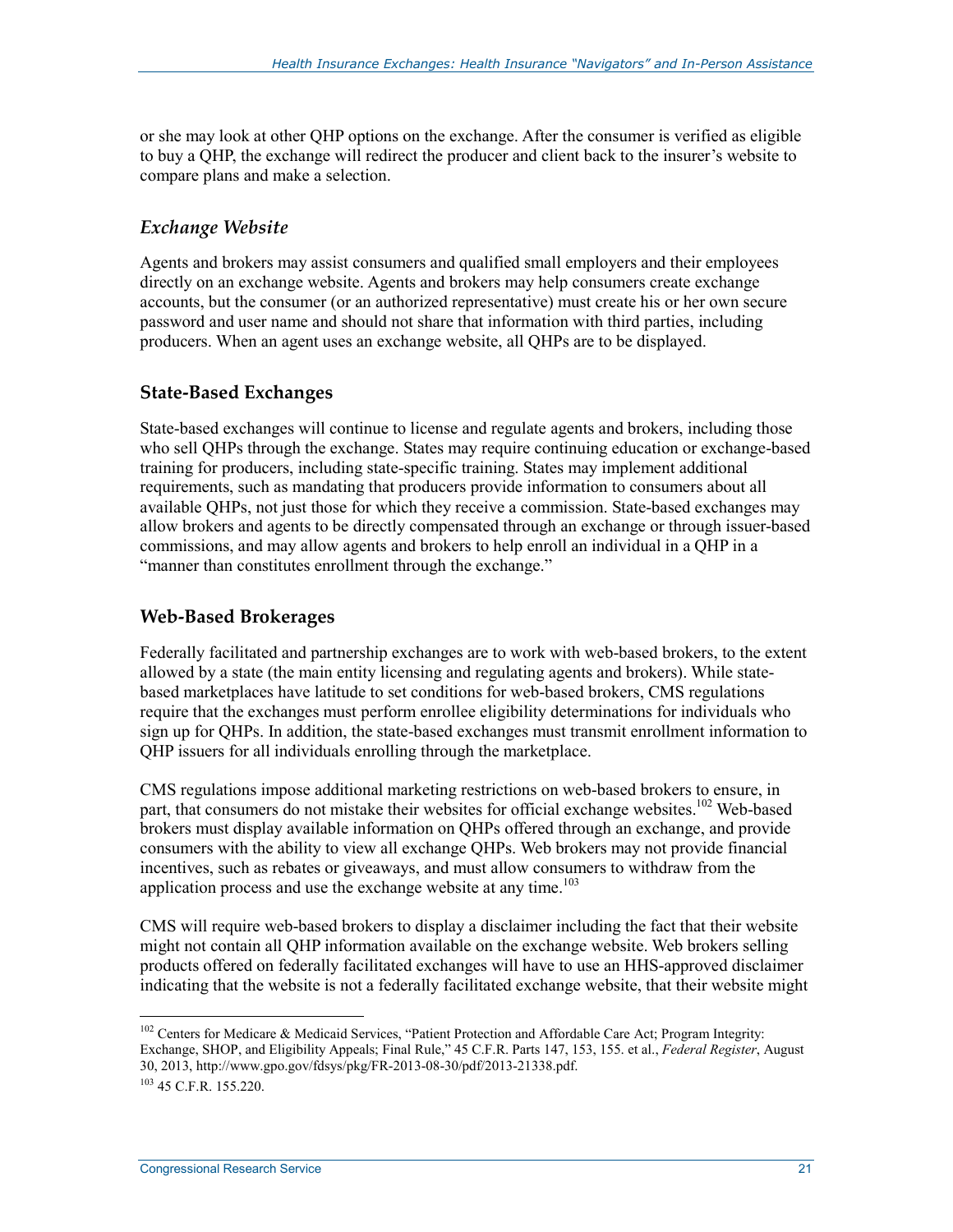not contain all QHP information available on the exchange website, and that the broker is subject to exchange marketing and privacy regulations. Brokers must also provide links to the appropriate exchange.<sup>104</sup> CMS is currently developing guidance regarding display of such disclaimers.

#### **Direct Enrollment Through Insurers**

CMS anticipates some consumers may contact insurance companies directly to enroll in QHPs. In such cases, exchanges would have the option of allowing insurers to enroll the consumers into QHPs in a manner that is considered to be enrollment through an exchange. Under CMS rules, in order for issuer enrollment to be considered as enrollment through an exchange, the insurer's website must provide applicants the option of looking at all QHPs offered by the insurer, distinguish between QHPs for which the consumer is eligible and other health plans that the insurer may offer, and make clear that the tax credits and subsidies apply only to QHPs through an exchange. The insurer must use an HHS-approved disclaimer to let consumers know of other QHPs through the exchange, as well as provide a weblink to the exchange.<sup>105</sup> In addition, the insurer must charge the enrollee the same premium that is charged for the QHP on an exchange, after accounting for any federal subsidy.

 If permitted by an exchange, and to the extent permitted by state law, an insurer may allow its issuer application assisters<sup>106</sup> to help consumers apply for an eligibility determination through an exchange; apply for tax credits and other cost-sharing; and help select a QHP offered by the issuer. There must be an agreement between the insurer and the exchange under which the issuer application assisters (1) are trained in QHP options, insurance affordability programs, eligibility, and benefit rules and regulations; (2) comply with exchange privacy and security standards; and (3) comply with state laws regarding the sale, solicitation, and negotiation of health insurance products, including laws related to agent, broker, and producer licensing; confidentiality; and conflicts of interest.<sup>107</sup>

## **Previous Insurance Education and Outreach Efforts**

HHS has carried out previous, major health insurance education and enrollment efforts, including enrollment efforts under the Medicare Part D prescription drug program and the Children's Health Insurance Program (CHIP). Medicare also funds the State Health Insurance Assistance Program (SHIP), which offers education and other assistance to Medicare beneficiaries and their

 $107$  Ibid.

<u>.</u>

<sup>&</sup>lt;sup>104</sup> Centers for Medicare & Medicaid Services, "Patient Protection and Affordable Care Act; Program Integrity: Exchange, SHOP, and Eligibility Appeals; Final Rule," 45 C.F.R. Parts 147, 153, 155. et al., *Federal Register*, August 30, 2013, p. 54078, http://www.gpo.gov/fdsys/pkg/FR-2013-08-30/pdf/2013-21338.pdf, and HHS, Center for Consumer Information and Insurance Oversight, "Role of Agents, Brokers, and Web-Brokers in Health Insurance Marketplaces," May 1, 2013, http://www.healthreformgps.org/wp-content/uploads/agent-broker-5-2.pdf. Consumers may go to the federal website Healthcare.gov for background information about the insurance exchange system.

<sup>&</sup>lt;sup>105</sup> C.F.R. 156.1230 and Centers for Medicare & Medicaid Services, "Patient Protection and Affordable Care Act; Program Integrity: Exchange, SHOP, and Eligibility Appeals; Final Rule," 45 C.F.R. Parts 147, 153, 155. et al., *Federal Register*, August 30, 2013, p. 54146, http://www.gpo.gov/fdsys/pkg/FR-2013-08-30/pdf/2013-21338.pdf.

<sup>&</sup>lt;sup>106</sup> 45 C.F.R. 155.20 defines an issuer application assister as an employee, contractor, or agent of a QHP issuer who is not licensed as an agent, broker, or producer under state law and who assists individuals in the individual market with applying for a determination or redetermination of eligibility for coverage through the exchange or for insurance affordability programs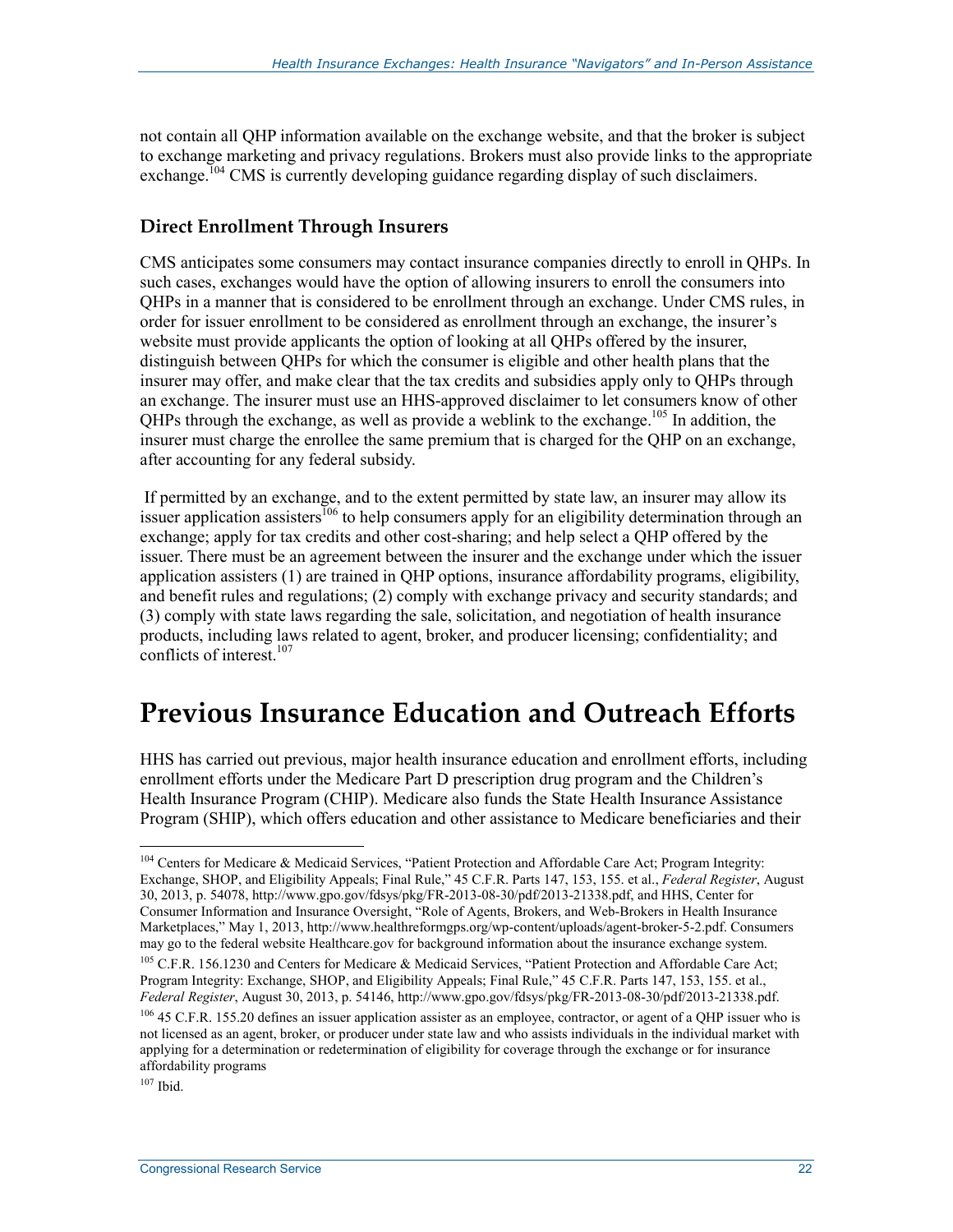families. These efforts differ in significant ways from current, ACA outreach efforts, but have similarities including broad public relations and advertising components and extensive use of trained volunteers and community groups to help consumers make decisions about health insurance. CMS officials have looked to the programs for lessons and guidance as they launch the in-person assistance programs.

In general, government and private sector analyses of the earlier HHS efforts indicate that the most effective outreach includes a variety of techniques including distributing information via mass media; cooperation between federal and state agencies, non-profit and business organizations; and the use of community groups and individual counseling to reach low-income consumers and those with language barriers or physical disabilities.

### **Medicare Part D**

Congress approved the voluntary, Medicare Part D prescription drug program in the Medicare Modernization Act of 2003 (MMA, P.L. 108-173). Similar to the structure of the ACA, Part D enrollees may choose from a variety of private insurance plans. An estimated 42 million Medicare beneficiaries were eligible for the initial Part D benefit. The MMA also shifted dual eligible beneficiaries—individuals who qualify for both Medicare and Medicaid—to Part D from the Medicaid program. Medicare beneficiaries were eligible to apply for a transitional, temporary drug discount card program for 2004-2005, with the full Part D benefit taking effect on January 1, 2006.

Congress provided \$1 billion to implement Medicare Part D.<sup>108</sup> According to a GAO audit of the program, HHS used about \$99 million of the \$1 billion for direct outreach and education activities, including \$67.3 million for materials targeted at beneficiaries and \$31.6 million for efforts to reach out to Medicare providers. For example, CMS paid the public relations firm Ketchum \$47.3 million for outreach initiatives including a bus tour that targeted key cities to promote the prescription drug program.<sup>109</sup> Other CMS spending included more than \$234 million to operate a 1-800 help line to answer questions about the Part D program, according to the GAO.

As part of the overall effort, HHS, the Social Security Administration (SSA), state Medicaid programs, and other entities implemented a coordinated education and outreach campaign, focusing on low-income beneficiaries.<sup>110</sup> The project included distributing more than 70 written publications, creating the toll-free help line, and posting information on the Medicare website. CMS worked with coalitions that included the National Alliance for Hispanic Health, the National Association of Area Agencies on Aging, the National Council on Aging, and the Pharmaceutical Research and Manufacturers Association.<sup>111</sup> The Regional Education about Choice in Health

<u>.</u>

<sup>108</sup> Department of Health and Human Services, *Fiscal 2006 Budget in Brief*, p. 56, http://archive.hhs.gov/budget/ 06budget/FY2006BudgetinBrief.pdf. Congress transferred \$25 million of that total to the HHS Office of the Inspector General for oversight activities.

<sup>&</sup>lt;sup>109</sup> Government Accountability Office, "Internal Control Deficiencies Resulted in Millions of Dollars of Questionable Contract Payments," GAO-08-54, November 2007, http://www.gao.gov/new.items/d0854.pdf. The GAO review found nearly \$90 million in questionable spending.

<sup>110</sup> Government Accountability Office, "Medicare: Quality of CMS Communications to Beneficiaries on the Prescription Drug Benefit Could Be Improved," GAO-06-715T, May 4, 2006, http://www.gpo.gov/fdsys/pkg/ GAOREPORTS-GAO-06-715T/html/GAOREPORTS-GAO-06-715T.htm.

<sup>111</sup> Laura Summer, Ellen O'Brien, Patricia Nemore, and Katharine Hsiao, Commonwealth Fund, "Medicare Part D: State and Local Efforts to Assist Vulnerable Beneficiaries," May 2008, http://www.commonwealthfund.org/~/media/ (continued...)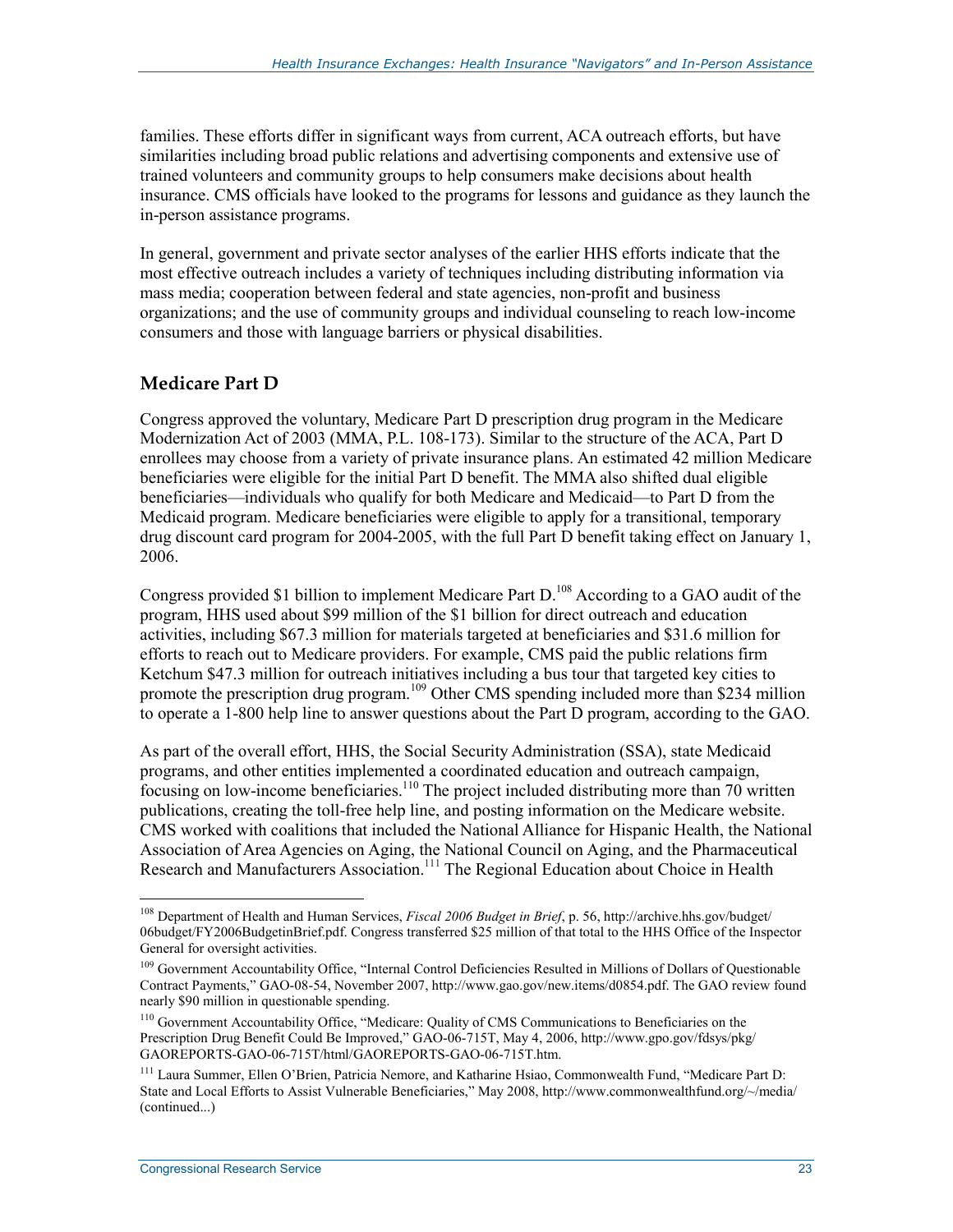(REACH) program was aimed at beneficiaries with language, literacy, income, and other barriers to access,  $12$  while the Access to Benefits Coalition (ABC) was a group of nonprofits including AARP, the Salvation Army, and the American Hospital Association, and 56 local coalitions.<sup>113</sup> Pharmaceutical and insurance companies were active in outreach efforts, including the Medicare Rx Education Network.<sup>114</sup> CMS also worked through State Health Insurance and Assistance Programs (see below) and increased funding to the SHIPs to help expand outreach.<sup>115</sup>

Even with the coordinated efforts, millions of eligible low-income individuals did not sign up for the drug discount card, and Medicare Part D enrollment was initially less than expected. However, by 2010, 90% of those eligible had Part D drug coverage, retiree coverage subsidized by Medicare, or private coverage at least as comprehensive as the Part D benefit.<sup>116</sup> More than 30 million beneficiaries were enrolled in Part D plans in 2013.

#### **State Health Insurance and Assistance Programs (SHIP)**

The State Health Insurance and Assistance Program (SHIP) provides counseling and information assistance to Medicare beneficiaries and their families regarding Medicare and other health insurance issues. The SHIP is authorized under Section 4360 of the Omnibus Budget Reconciliation Act of 1990 (P.L. 101-508). Although the program's authorization of appropriations expired in FY1996, Congress continues to provide funding by transferring discretionary funding to the program from the Federal Hospital Insurance Trust Fund and the Federal Supplementary Medical Insurance Trust Fund.

Paid and volunteer SHIP counselors provide one-on-one services to Medicare beneficiaries, both in person and by telephone. There are SHIP offices in all 50 states, as well as the District of Columbia, Guam, Puerto Rico, and the Virgin Islands. Of the 54 SHIP grant programs, about twothirds are administered by State Units on Aging established under the Older Americans Act (OAA extended by the OAA Extension of 2006, P.L. 109-365).

The more than 15,000 counselors at the 1,300 local SHIP sites serve more than 5 million consumers annually. $117$ 

1

115 HHS Secretary Michael Leavitt, *Report to Congress: Best Practices for Enrolling Low-Income Beneficiaries into the Medicare Prescription Drug Benefit Program*, 2009, http://www.cms.gov/Research-Statistics-Data-and-Systems/ Statistics-Trends-and-Reports/Reports/downloads/Leavitt\_RTC\_Best\_Practices\_Enrolling\_LI.pdf

<sup>(...</sup>continued)

Files/Publications/Issue%20Brief/2008/May/

Medicare%20Part%20D%20%20State%20and%20Local%20Efforts%20to%20Assist%20Vulnerable%20Beneficiaries/ Summer\_McarePartDstatelocalefforts\_1126\_ib%20pdf.

<sup>&</sup>lt;sup>112</sup> Government Accountability Office, "Medicare: CMS's Beneficiary Education and Outreach Efforts for the Medicare Prescription Drug Discount Card and Transitional Assistance Program," GAO-06-139R, November 30, 2005, http://www.gao.gov/assets/100/93875.html/.

 $113$  Ibid.

<sup>114</sup> *Kaiser Health News*, "Insurers, National Organizations Launch Advertising Campaigns for Medicare Rx Drug Benefit," July 20, 2005, http://www.kaiserhealthnews.org/Daily-Reports/2005/July/20/dr00031514.aspx?p=1.

<sup>116</sup> Shinobu Suzuki, "Status Report on Part D," Medicare Payment Advisory Commission," January 11, 2013, http://www.medpac.gov/transcripts/status%20report%20on%20part%20D%20for%20jan%202013.pdf.

<sup>&</sup>lt;sup>117</sup> Centers for Medicare & Medicaid Services, "Affordable Care Act State Health Insurance Assistance Program (SHIP) and Aging and Disability Resource Center (ADRC) Options Counseling for Medicare - Medicaid Individuals in States with Approved Financial Alignment Models," August 23, 2012, http://aoa.gov/AoARoot/Grants/Funding/docs/ (continued...)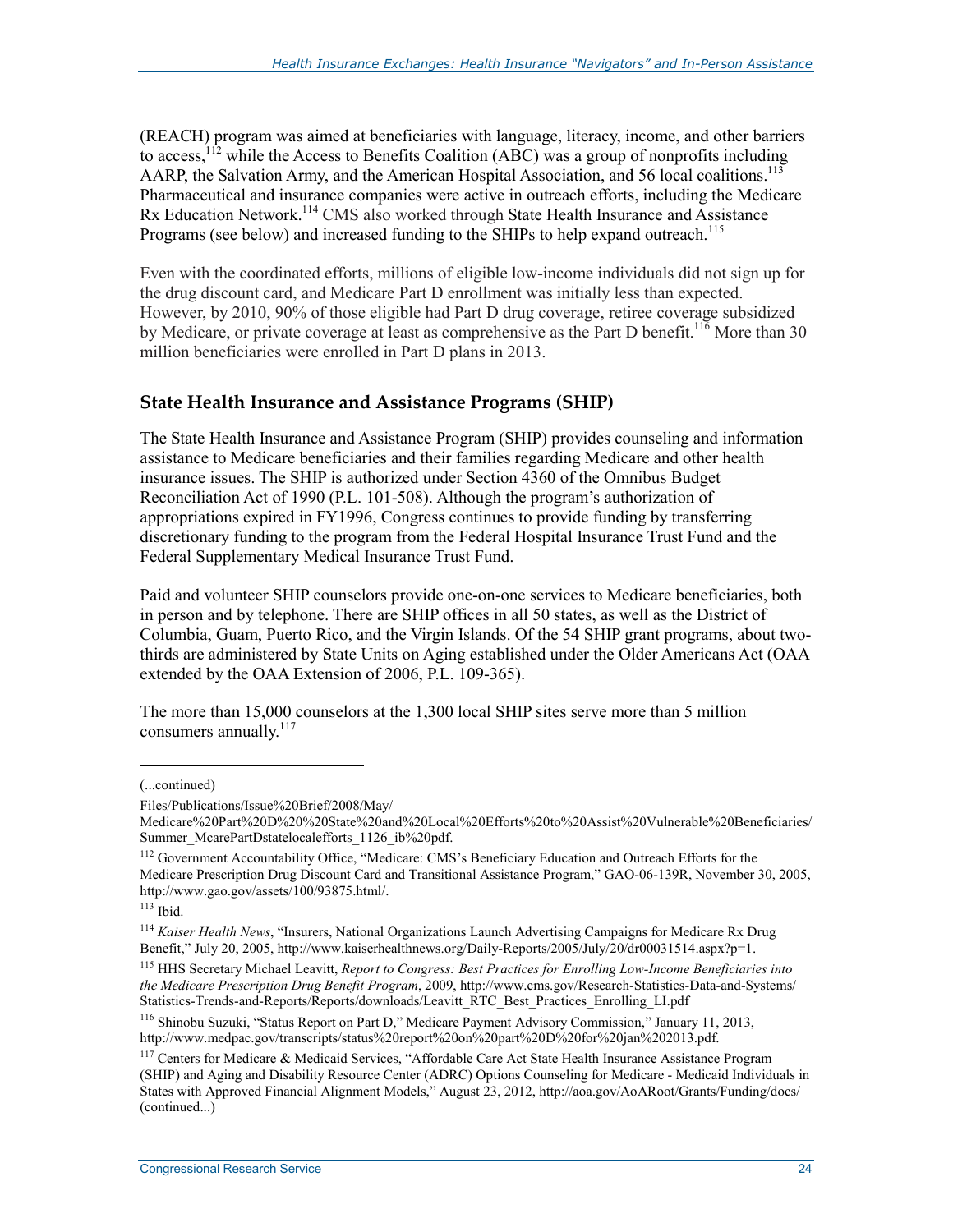State SHIP programs provide training for volunteers, whose duties include answering questions about Medicare, Medigap supplemental insurance, Medicare Part C, Medicare Part D, and lowincome subsidies. CMS, as part of its grant making, requires SHIPs to demonstrate how their training and certification programs will ensure that counselors provide accurate information. CMS provides materials for use in creating state certification programs, and analyzes SHIP performance each year.<sup>118</sup> According to a recent survey of SHIP offices, initial counselor training averages 20.5 hours, and about 75% of the programs require counselors to pass a certification test.<sup>119</sup> CMS runs a National Medicare Training Program that assists SHIP and other volunteers.

### **Children's Health Insurance Program**

The State Children's Health Insurance Program (CHIP) was established in the Balanced Budget Act of 1997 (BBA 97; P.L. 105-33).<sup>120</sup> The law was reauthorized in The Children's Health Insurance Program Reauthorization Act of 2009 (CHIPRA, P.L. 111-3). In general, CHIP allows states to cover targeted, low-income children in families with no insurance and incomes above state Medicaid limits<sup>121</sup>

The BBA 97 allowed states to spend up to 10% of their initial CHIP benefit spending on administrative costs, including outreach (as opposed to 10% of the CHIP annual appropriated level). The law also permitted additional flexibility for states that expanded their Medicaid programs under CHIP. In this case, states were allowed to claim federal financial participation for administrative costs under either Medicaid or CHIP. In the Consolidated Appropriations Act of 2001 (P.L. 106-554), Congress permitted states to use up to 10% of their unspent FY1998 funds specifically for outreach activities. These outreach funds were above and beyond funding available under the existing 10% cap. There was also private funding to supplement the public outreach efforts, including funding from the Robert Wood Johnson Foundation.

Enrollment efforts included hiring outreach workers, ranging from welfare recipients to professionals and community groups, and distributing advertising and informational materials. As was the case with Part D, HHS and state Medicaid agencies worked with community groups, health care providers, and schools to contact potential beneficiaries.<sup>122</sup> According to the GAO,

 $\overline{a}$ 

<sup>(...</sup>continued)

<sup>2012/</sup>SHIP\_ADRC\_Duals\_FOA\_FINAL8\_22\_2012.pdf.

<sup>&</sup>lt;sup>118</sup>Centers for Medicare & Medicaid Services, National SHIP Resource Center, "Evaluating Your SHIP Training and Certification Program Toolkit," August 2012, https://www.shiptalk.org/ShipTalkInfoLib/MiscDocs/ OCCT Eval Webinar Toolkit.pdf.

<sup>&</sup>lt;sup>119</sup> Tobi Johnson and Lee Thompson, The National SHIP Resource Center, "SHIP Counselor Training and Certification Programs: Findings from a National Survey," January 2013, https://www.shiptalk.org/ShipTalkInfoLib/MiscDocs/ SHIP\_Training\_Cert\_Survey\_508.pdf. The survey was distributed to the 54 state SHIP offices. Of that total, 85% answered the survey.

<sup>120</sup> CRS Report R40226, *P.L. 111-3: The Children's Health Insurance Program Reauthorization Act of 2009*, by Evelyne P. Baumrucker, Elicia J. Herz, and Jane G. Gravelle.

<sup>&</sup>lt;sup>121</sup> Government Accountability Office, "Pre-Existing Condition Insurance Plan: Comparison of Implementation and Early Enrollment with the Children's Health Insurance Program," November 10, 2011, http://www.gao.gov/assets/590/ 586867.pdf. CHIP defined a targeted, low-income child as one who is under 19 years of age, with no health insurance, and who would not have been eligible for Medicaid under the rules in effect in the state on March 31, 1997.

<sup>&</sup>lt;sup>122</sup> National Health Policy Forum, "CHIP and Medicaid Outreach and Enrollment: A Hands-On Look at Marketing and Applications," October 19, 1999, http://www.nhpf.org/library/issue-briefs/IB748\_SCHIPOutreach\_10-19-99.pdf.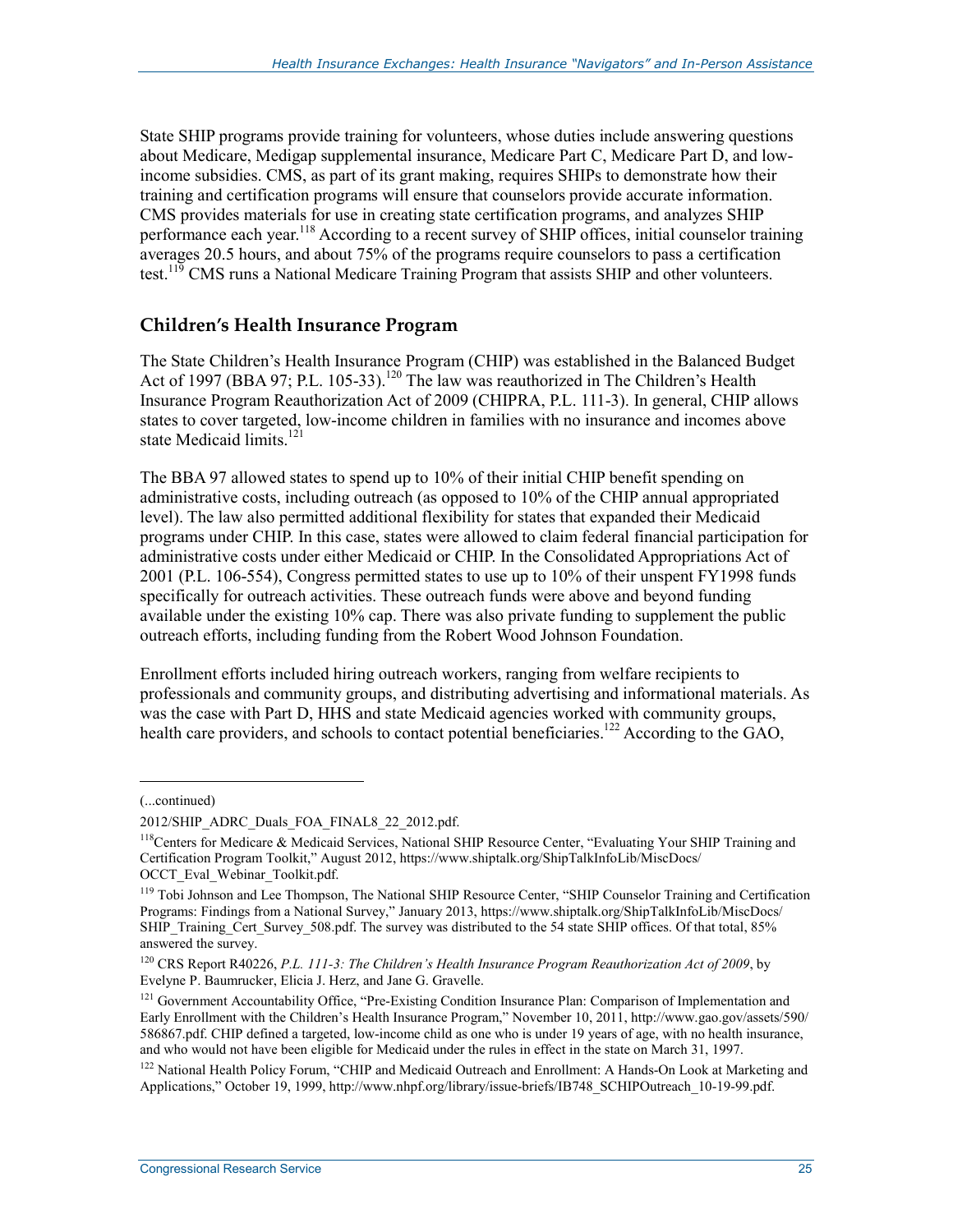enrollment began slowly but picked up. By the end of 2000, about three years after the law was enacted, all states had implemented their programs.

Federal agencies, including the SSA and the Departments of Agriculture, the Interior, Education, HHS, Housing and Urban Development, Labor, and the Treasury, were involved in outreach efforts. As the program progressed, states found that one-on-one efforts with community and other groups became more important in terms of connecting with hard-to-reach groups, such as immigrants and people with limited English skills.<sup>123</sup> States worked with an array of groups, including religious organizations, chambers of commerce, private businesses, community health centers, and education organizations not just for outreach, but to help families fill out enrollment forms and submit applications.124 States also simplified enrollment forms, coordinated data with their Medicaid programs, and increased their use of technology to speed up the process.

CHIPRA built on this system and authorized up to \$100 million in outreach and enrollment grants for fiscal years 2009 through 2013. The bulk of the authorized funds, 80%, were to be allocated to states and community-based organizations for outreach campaigns focusing on rural areas and underserved populations. The ACA expands the time period for the CHIPRA outreach and enrollment grants through 2015 and increases the appropriation level to \$140 million for FY2009- FY2015.

There are some significant differences between initial CHIP enrollment and the exchange outreach effort. The scope of the CHIP target population is far smaller than the potential exchange population. In addition, the CHIP statute was not prescriptive in terms of telling states how to meet screening and enrollment requirements to determine eligibility for Medicaid and/or CHIP. States had an incentive to enroll children in CHIP, because the states were eligible for enhanced federal matching funds to expand coverage to low-income uninsured women and children, without necessarily expanding their Medicaid programs.

## **Outstanding Issues**

Some lawmakers have raised questions and concerns about the navigator programs. Two subcommittees of the House Committee on Oversight and Investigations in May 2013 held a joint hearing on implementation of the navigator program.<sup>125</sup>

<sup>123</sup> Susan Williams and Margo Rosenbach, Mathematica, "Evolution of State Outreach Efforts under SCHIP," *Health Care Financing Review*, Summer 2007, pp. 95-107, http://www.mathematica-mpr.com/publications/pdfs/ evolutionstate.pdf

<sup>&</sup>lt;sup>124</sup> Victoria Wachino and Alice Weiss, "Maximizing Kids' Enrollment in Medicaid and SCHIP," National Academy for State Health Policy, February 2009, http://nashp.org/sites/default/files/Max\_Enroll\_Report\_FINAL.pdf?q=files/ Max\_Enroll\_Report\_FINAL.pdf.

<sup>&</sup>lt;sup>125</sup> House Committee on Oversight and Government Reform, Subcommittee on Energy Policy, Health Care and Entitlements Subcommittee on Economic Growth, Job Creation and Regulatory Affairs, "Examining the Concerns about the ObamaCare Outreach Campaign Program," May 21, 2013, http://oversight.house.gov/hearing/examining-theconcerns-about-obamacare-outreach-campaign/.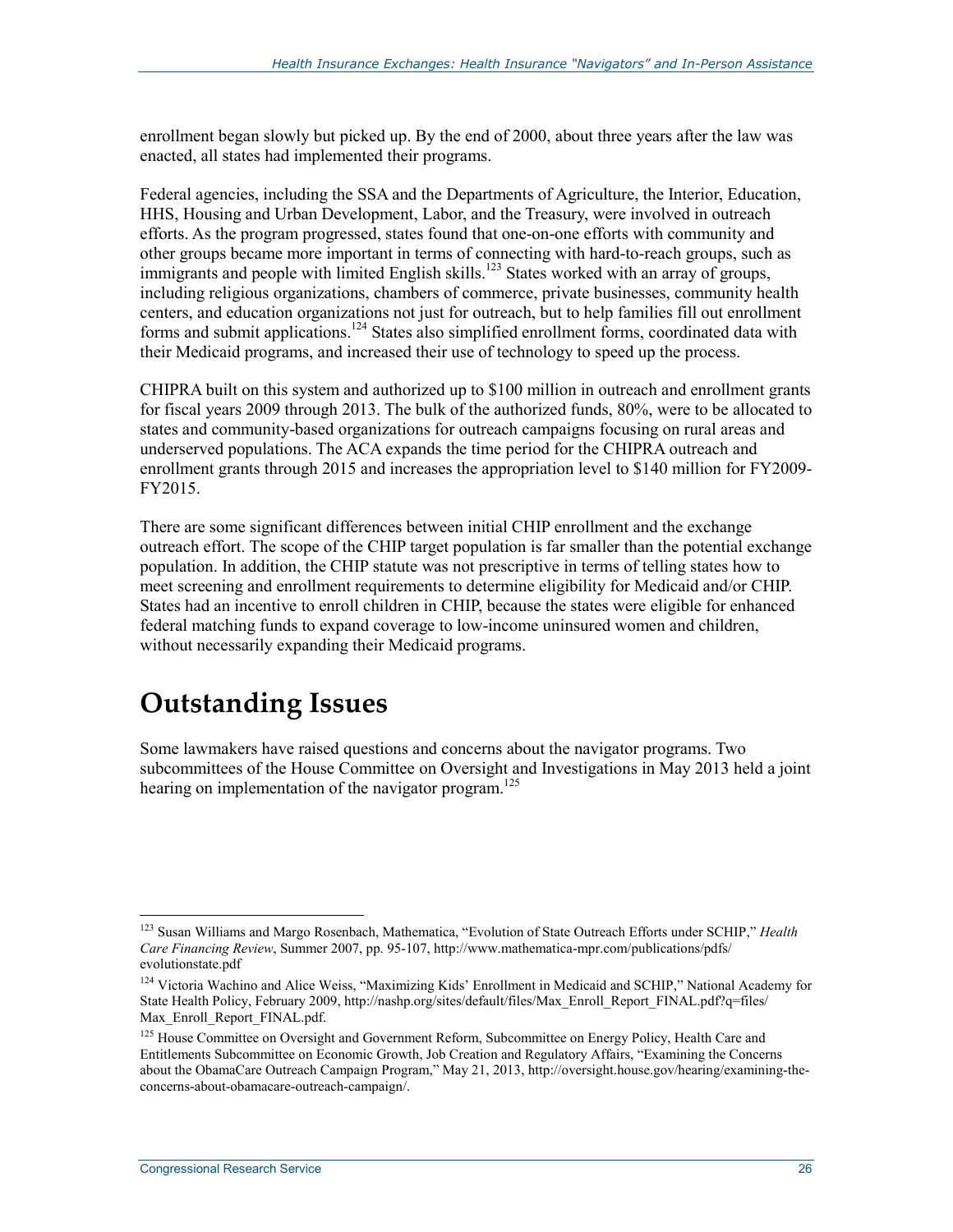## **Adequacy of Privacy Protections**

Some Members of Congress, state legislators, health care advocacy groups, and brokers and agents have raised questions about whether CMS regulations go far enough to ensure protection of enrollees' personal information, such as Social Security numbers.

Lawmakers have asked HHS for additional information about how much access navigators, nonnavigators, and certified application counselors will have to enrollees' personal information.<sup>126</sup> Lawmakers have asked to see specific training materials and have sought information regarding handling of documents and potential background checks of navigator personnel. A group of 13 attorneys general in an August 14, 2013 letter also raised concerns about the privacy regulations.<sup>127</sup>

In an effort to strengthen privacy protections, HHS in May 2014 final rules required that navigators, non-navigators, and certified application counselors obtain authorization from a consumer before accessing his or her personally identifiable information, and maintain a record of the authorization. Consumers have a right to revoke the authorization at any time.<sup>128</sup>

The potential for privacy violations and other consumer swindles extends well beyond exchangesanctioned consumer assistance programs, however. The Federal Trade Commission warned consumers in 2012 about scam artists seeking to obtain personal information under the guise of verifying information regarding ACA coverage.<sup>129</sup>

<u>.</u>

<sup>&</sup>lt;sup>126</sup> Letter to HHS Secretary Kathleen Sebelius, May 2013, http://waysandmeans.house.gov/uploadedfiles/ brady\_boustany\_navigator\_letter\_051513.pdf.

<sup>&</sup>lt;sup>127</sup> Patrick Morrissey, West Virginia Attorney General, Letter to HHS Secretary Sebelius, August 14, 2013, http://www.wvago.gov/pdf/Letter%20to%20HHS%20re%20Data%20Privacy\_%28final%208%2014%2013%29.pdf.

<sup>&</sup>lt;sup>128</sup> 45 C.F.R. 155.210 (e) (6), 155 215.(g), and 155.225(f). See Centers for Medicare & Medicaid Services, "Patient Protection and Affordable Care Act; Exchange and Insurance Market for 2015 and Beyond; Final Rule," 45 C.F.R. Parts 144, 146, 147, *Federal Register*, May 27, 2014, http://www.gpo.gov/fdsys/pkg/FR-2014-05-27/pdf/2014- 11657.pdf.

<sup>&</sup>lt;sup>129</sup> Federal Trade Commission, "FTC Alert: Scammers Out to Trick Consumers Using the Supreme Court's Affordable Care Act Ruling," July 31, 2012, http://www.ftc.gov/opa/2012/07/aca.shtm; Sid Kirchheimer, "New Health Benefits Scam,"AARP, March 13, 2013, http://www.aarp.org/money/scams-fraud/info-07-2012/affordable-care-act-scam.html; and Herb Weisbaum, "Beware of Obamacare Scammers," *CNBC* and *The Fiscal Times*, August 15, 2013, http://www.thefiscaltimes.com/Articles/2013/08/15/Beware-of-Obamacare-Scammers.aspx#page1.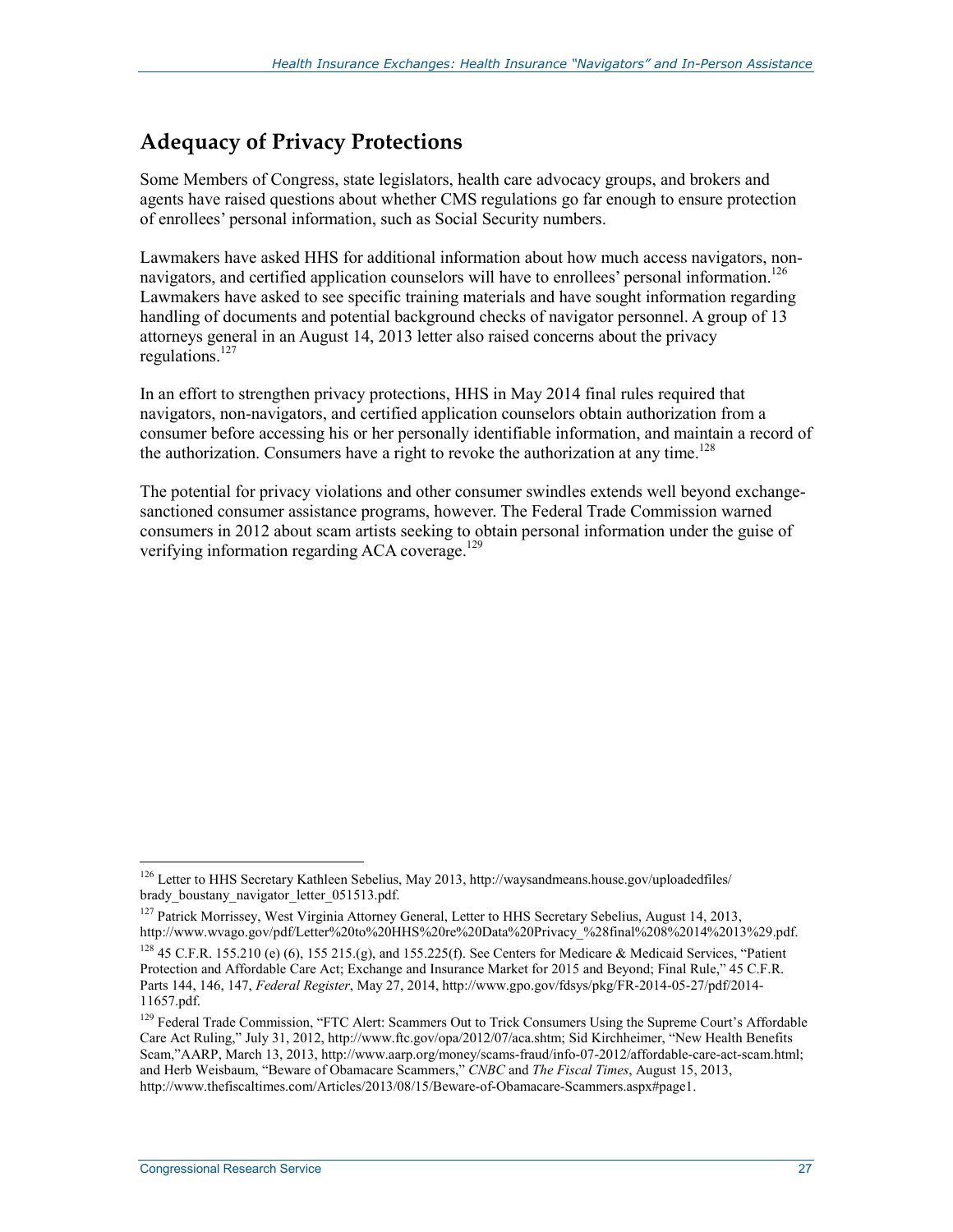## **Appendix. CMS Exchange Privacy Requirements**

#### **45 CFR § 155.260 Privacy and security of personally identifiable information.**

(a) *Creation, collection, use and disclosure.* (1) Where the Exchange creates or collects personally identifiable information for the purposes of determining eligibility for enrollment in a qualified health plan; determining eligibility for other insurance affordability programs, as defined in 155.20; or determining eligibility for exemptions from the individual responsibility provisions in section 5000A of the Code, the Exchange may only use or disclose such personally identifiable information to the extent such information is necessary to carry out the functions described in § 155.200 of this subpart.

(2) The Exchange may not create, collect, use, or disclose personally identifiable information while the Exchange is fulfilling its responsibilities in accordance with  $\S$  155.200 of this subpart unless the creation, collection, use, or disclosure is consistent with this section.

(3) The Exchange must establish and implement privacy and security standards that are consistent with the following principles:

(i) *Individual access.* Individuals should be provided with a simple and timely means to access and obtain their personally identifiable information in a readable form and format;

(ii) *Correction.* Individuals should be provided with a timely means to dispute the accuracy or integrity of their personally identifiable information and to have erroneous information corrected or to have a dispute documented if their requests are denied;

(iii) *Openness and transparency.* There should be openness and transparency about policies, procedures, and technologies that directly affect individuals and/or their personally identifiable information;

(iv) *Individual choice.* Individuals should be provided a reasonable opportunity and capability to make informed decisions about the collection, use, and disclosure of their personally identifiable information;

(v) *Collection, use, and disclosure limitations.* Personally identifiable information should be created, collected, used, and/or disclosed only to the extent necessary to accomplish a specified purpose(s) and never to discriminate inappropriately;

(vi) *Data quality and integrity.* Persons and entities should take reasonable steps to ensure that personally identifiable information is complete, accurate, and up-to-date to the extent necessary for the person's or entity's intended purposes and has not been altered or destroyed in an unauthorized manner;

(vii) *Safeguards.* Personally identifiable information should be protected with reasonable operational, administrative, technical, and physical safeguards to ensure its confidentiality, integrity, and availability and to prevent unauthorized or inappropriate access, use, or disclosure; and,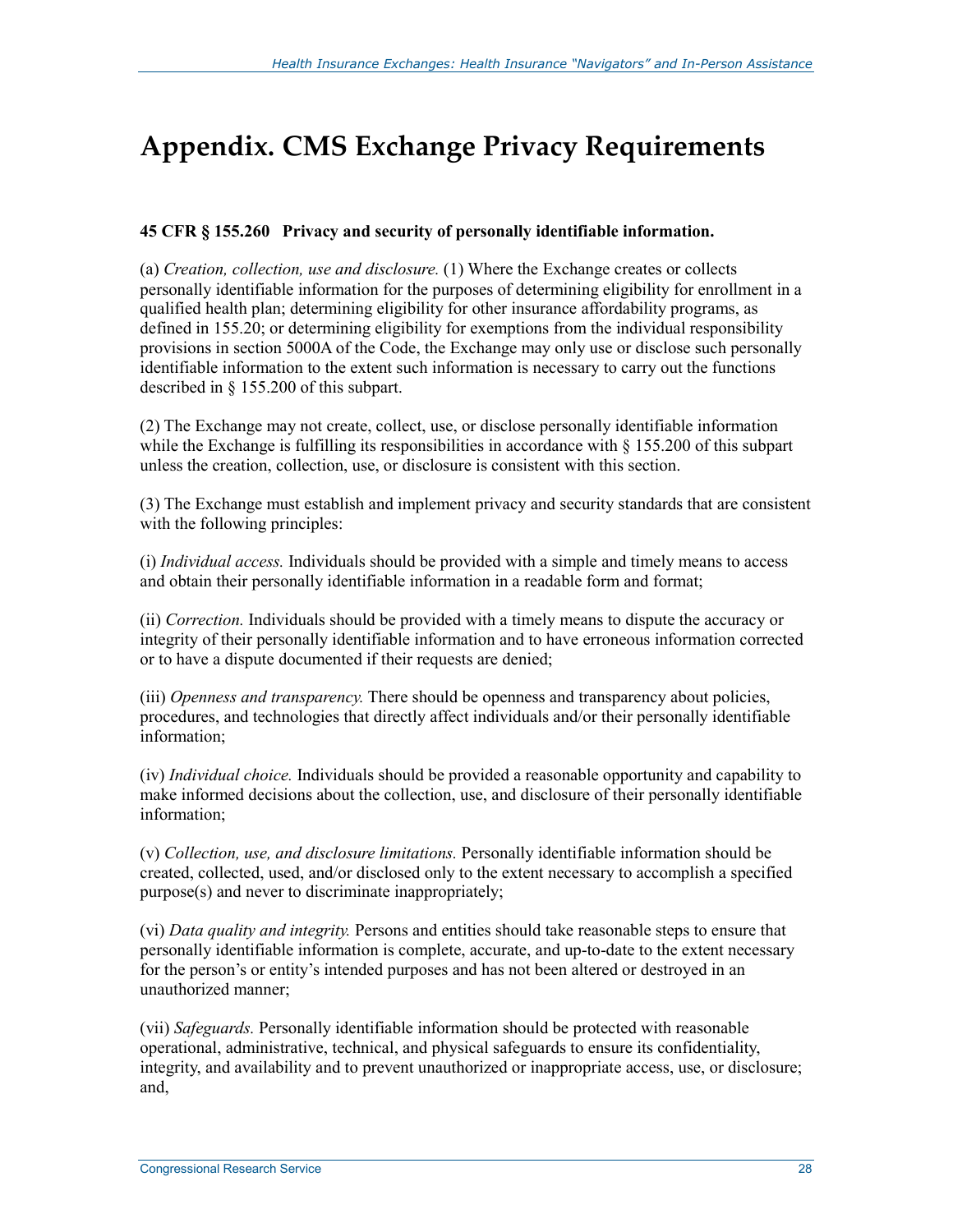(viii) *Accountability.* These principles should be implemented, and adherence assured, through appropriate monitoring and other means and methods should be in place to report and mitigate non-adherence and breaches.

(4) For the purposes of implementing the principle described in paragraph (a)(3)(vii) of this section, the Exchange must establish and implement operational, technical, administrative and physical safeguards that are consistent with any applicable laws (including this section) to ensure—

(i) The confidentiality, integrity, and availability of personally identifiable information created, collected, used, and/or disclosed by the Exchange;

(ii) Personally identifiable information is only used by or disclosed to those authorized to receive or view it;

(iii) Return information, as such term is defined by section  $6103(b)(2)$  of the Code, is kept confidential under section 6103 of the Code;

(iv) Personally identifiable information is protected against any reasonably anticipated threats or hazards to the confidentiality, integrity, and availability of such information;

(v) Personally identifiable information is protected against any reasonably anticipated uses or disclosures of such information that are not permitted or required by law; and

(vi) Personally identifiable information is securely destroyed or disposed of in an appropriate and reasonable manner and in accordance with retention schedules;

(5) The Exchange must monitor, periodically assess, and update the security controls and related system risks to ensure the continued effectiveness of those controls.

(6) The Exchange must develop and utilize secure electronic interfaces when sharing personally identifiable information electronically.

(b) *Application to non-Exchange entities.* Except for tax return information, which is governed by section 6103 of the Code, when collection, use or disclosure is not otherwise required by law, an Exchange must require the same or more stringent privacy and security standards (as  $§$  155.260(a)) as a condition of contract or agreement with individuals or entities, such as Navigators, agents, and brokers, that:

(1) Gain access to personally identifiable information submitted to an Exchange; or

(2) Collect, use or disclose personally identifiable information gathered directly from applicants, qualified individuals, or enrollees while that individual or entity is performing the functions outlined in the agreement with the Exchange.

(c) *Workforce compliance.* The Exchange must ensure its workforce complies with the policies and procedures developed and implemented by the Exchange to comply with this section.

(d) *Written policies and procedures.* Policies and procedures regarding the creation collection, use, and disclosure of personally identifiable information must, at minimum: